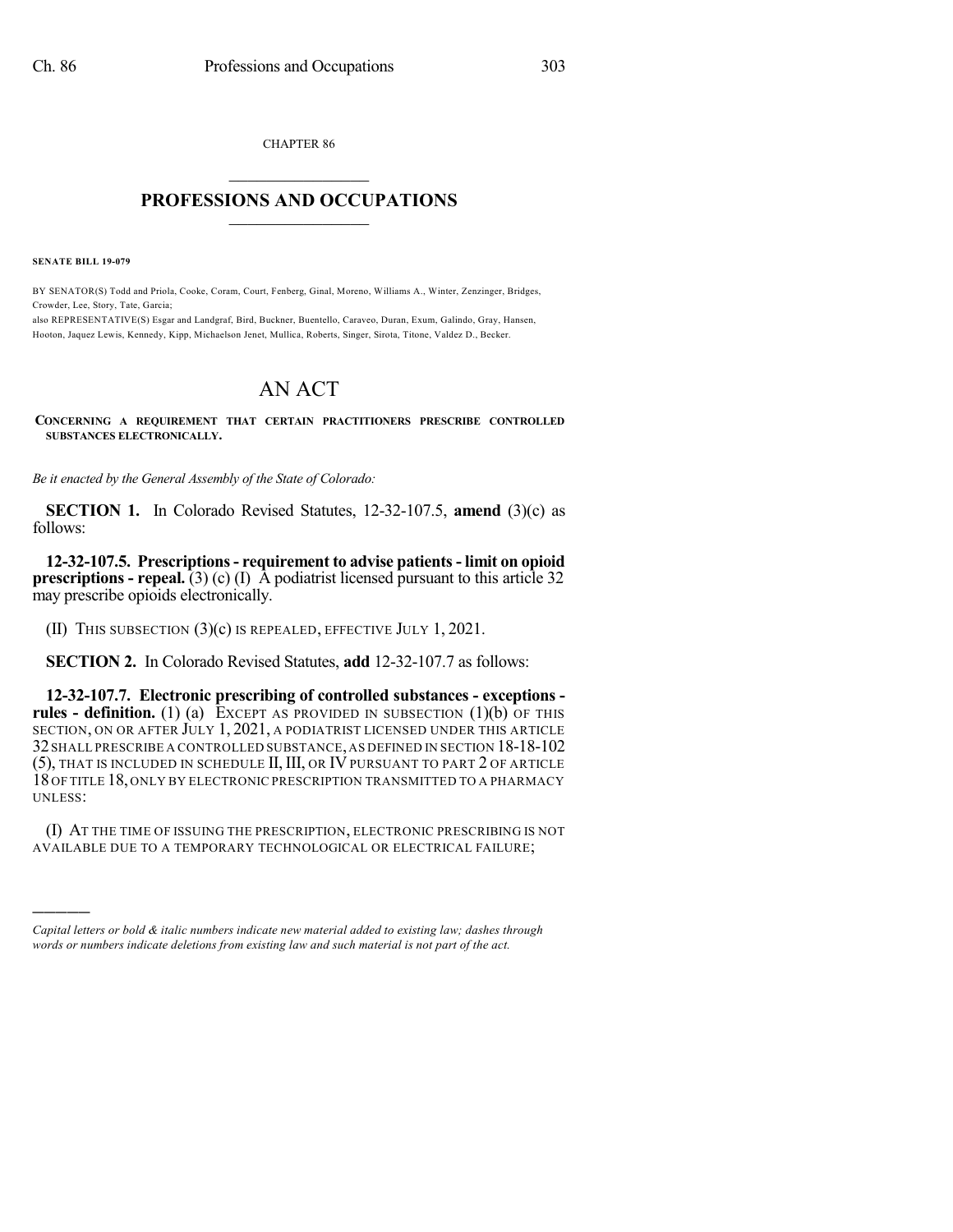(II) THE PRESCRIPTION IS TO BE DISPENSED AT A PHARMACY THAT IS LOCATED OUTSIDE OF THIS STATE;

(III) THE PRESCRIBING PODIATRIST IS DISPENSING THE CONTROLLED SUBSTANCE TO THE PATIENT;

(IV) THE PRESCRIPTION INCLUDES ONE OR MORE ELEMENTS THAT ARE NOT SUPPORTED BY THE MOST RECENT VERSION OF THE NATIONAL COUNCIL FOR PRESCRIPTION DRUG PROGRAMS SCRIPT STANDARD AND 21 CFR 1311;

(V) THE FEDERAL FOOD AND DRUG ADMINISTRATION OR DRUG ENFORCEMENT ADMINISTRATION REQUIRES THE PRESCRIPTION FOR THE PARTICULAR CONTROLLED SUBSTANCE TO CONTAIN ONE OR MORE ELEMENTS THAT CANNOT BE SATISFIED WITH ELECTRONIC PRESCRIBING;

(VI) THE PRESCRIPTION IS NOT SPECIFIC TO A PATIENT AND ALLOWS DISPENSING OF THE PRESCRIBED CONTROLLED SUBSTANCE:

(A) PURSUANT TO A STANDING ORDER, APPROVED PROTOCOL OF DRUG THERAPY, OR COLLABORATIVE DRUG MANAGEMENT OR COMPREHENSIVE MEDICATION MANAGEMENT PLAN;

(B) IN RESPONSE TO A PUBLIC HEALTH EMERGENCY; OR

(C) UNDER OTHER CIRCUMSTANCES THAT PERMIT THE PODIATRIST TO ISSUE A PRESCRIPTION THAT IS NOT PATIENT-SPECIFIC;

(VII) THE PRESCRIPTION IS FOR A CONTROLLED SUBSTANCE UNDER A RESEARCH PROTOCOL;

(VIII) THE PODIATRIST WRITES TWENTY-FOUR OR FEWER PRESCRIPTIONS FOR CONTROLLED SUBSTANCES PER YEAR;

(IX) THE PODIATRIST IS PRESCRIBING A CONTROLLED SUBSTANCE TO BE ADMINISTERED TO A PATIENT IN A HOSPITAL,NURSING CARE FACILITY,HOSPICE CARE FACILITY, DIALYSIS TREATMENT CLINIC, OR ASSISTED LIVING RESIDENCE OR TO A PERSON WHO IS IN THE CUSTODY OF THE DEPARTMENT OF CORRECTIONS;

(X) THE PODIATRIST REASONABLY DETERMINES THAT THE PATIENT WOULD BE UNABLE TO OBTAIN THE CONTROLLED SUBSTANCE PRESCRIBED ELECTRONICALLY IN A TIMELY MANNER AND THAT THE DELAY WOULD ADVERSELY AFFECT THE PATIENT'S MEDICAL CONDITION; OR

(XI) THE PODIATRIST DEMONSTRATES ECONOMIC HARDSHIP IN ACCORDANCE WITH RULES ADOPTED BY THE BOARD PURSUANT TO SUBSECTION  $(2)(b)$  OF THIS SECTION.

(b) A PODIATRIST PRACTICING IN A RURAL AREA OF THE STATE OR IN A PRACTICE CONSISTING OF ONLY ONE PODIATRIST SHALL COMPLY WITH THIS SUBSECTION (1)ON OR AFTER JULY 1, 2023.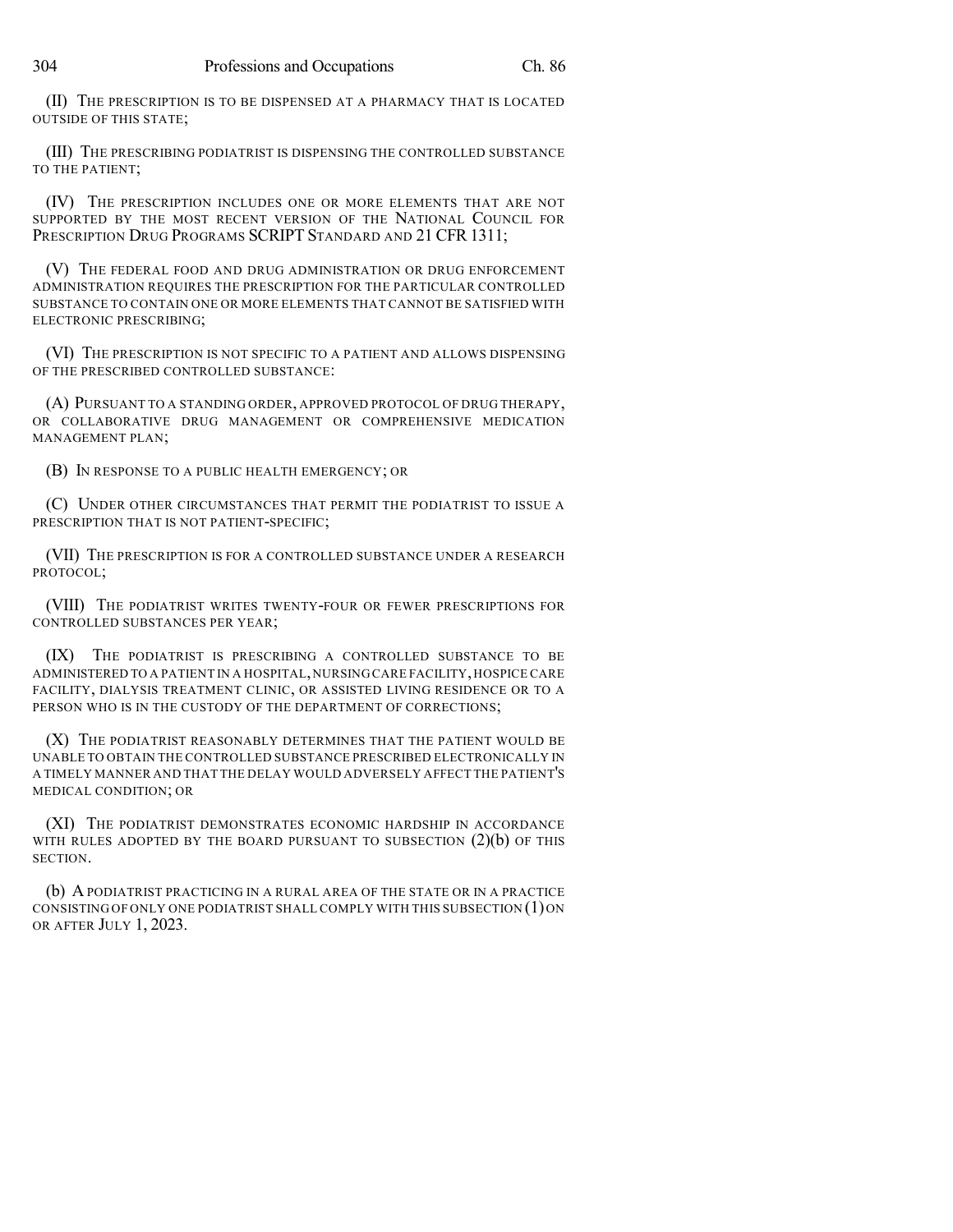(2) THE BOARD SHALL ADOPT RULES:

(a) DEFINING WHAT CONSTITUTES A TEMPORARY TECHNOLOGICAL OR ELECTRICAL FAILURE FOR PURPOSES OF SUBSECTION  $(1)(a)(I)$  OF THIS SECTION; AND

(b) DEFINING ECONOMIC HARDSHIP FOR PURPOSES OF SUBSECTION  $(1)(a)(XI)$  OF THIS SECTION AND ESTABLISHING:

(I) THE PROCESS FOR A PODIATRIST TO DEMONSTRATE ECONOMIC HARDSHIP, INCLUDING THE INFORMATION REQUIRED TO BE SUBMITTED TO ALLOW THE BOARD TO MAKE A DETERMINATION;

(II) THE PERIOD DURING WHICH THE ECONOMIC HARDSHIP EXCEPTION IS EFFECTIVE, WHICH PERIOD SHALL NOT EXCEED ONE YEAR; AND

(III) APROCESS FOR A PODIATRIST TO APPLY TO RENEW AN ECONOMIC HARDSHIP EXCEPTION, INCLUDING THE INFORMATION REQUIRED TO BE SUBMITTED THAT DEMONSTRATES THE PODIATRIST'S CONTINUING NEED FOR THE EXCEPTION.

(3) (a) THIS SECTION DOES NOT:

(I) CREATE A PRIVATE RIGHT OF ACTION;

(II) SERVE AS THE BASIS OF A CAUSE OF ACTION; OR

(III) ESTABLISH A STANDARD OF CARE.

(b) AVIOLATION OF THIS SECTION DOES NOT CONSTITUTE NEGLIGENCE PER SE OR CONTRIBUTORY NEGLIGENCE PER SE.

(4) AS USED IN THIS SECTION, "RURAL AREA" MEANS A COUNTY LOCATED IN A NONMETROPOLITAN AREA IN THE STATE THAT:

(a) HAS NO MUNICIPALITY WITHIN ITS TERRITORIAL BOUNDARIES WITH FIFTY THOUSAND OR MORE PERMANENT RESIDENTS BASED UPON THE MOST RECENT POPULATION ESTIMATES PUBLISHED BY THE UNITED STATES CENSUS BUREAU; OR

(b) SATISFIES ALTERNATE CRITERIA FOR THE DESIGNATION OF A RURAL AREA AS MAY BE PROMULGATED BY THE FEDERAL OFFICE OF MANAGEMENT AND BUDGET.

**SECTION 3.** In Colorado Revised Statutes, 12-32-111, **amend** (1.5) as follows:

**12-32-111. Renewal of license.** (1.5) The board shall establish a questionnaire to accompany the renewal form. The BOARD MUST DESIGN THE questionnaire shall be designed to determine if the licensee has acted in violation of, or has been disciplined for actions that might be construed as violations of, this article ARTICLE 32 orthat maymake the licensee unfit to practice podiatry with reasonable care and safety.THE BOARD SHALL INCLUDE ON THE QUESTIONNAIRE A QUESTION REGARDING WHETHER THE PODIATRIST HAS COMPLIED WITH SECTION 12-32-107.7. The failure of an applicant to answer the questionnaire accurately shall constitute CONSTITUTES unprofessional conduct pursuant to section 12-32-107.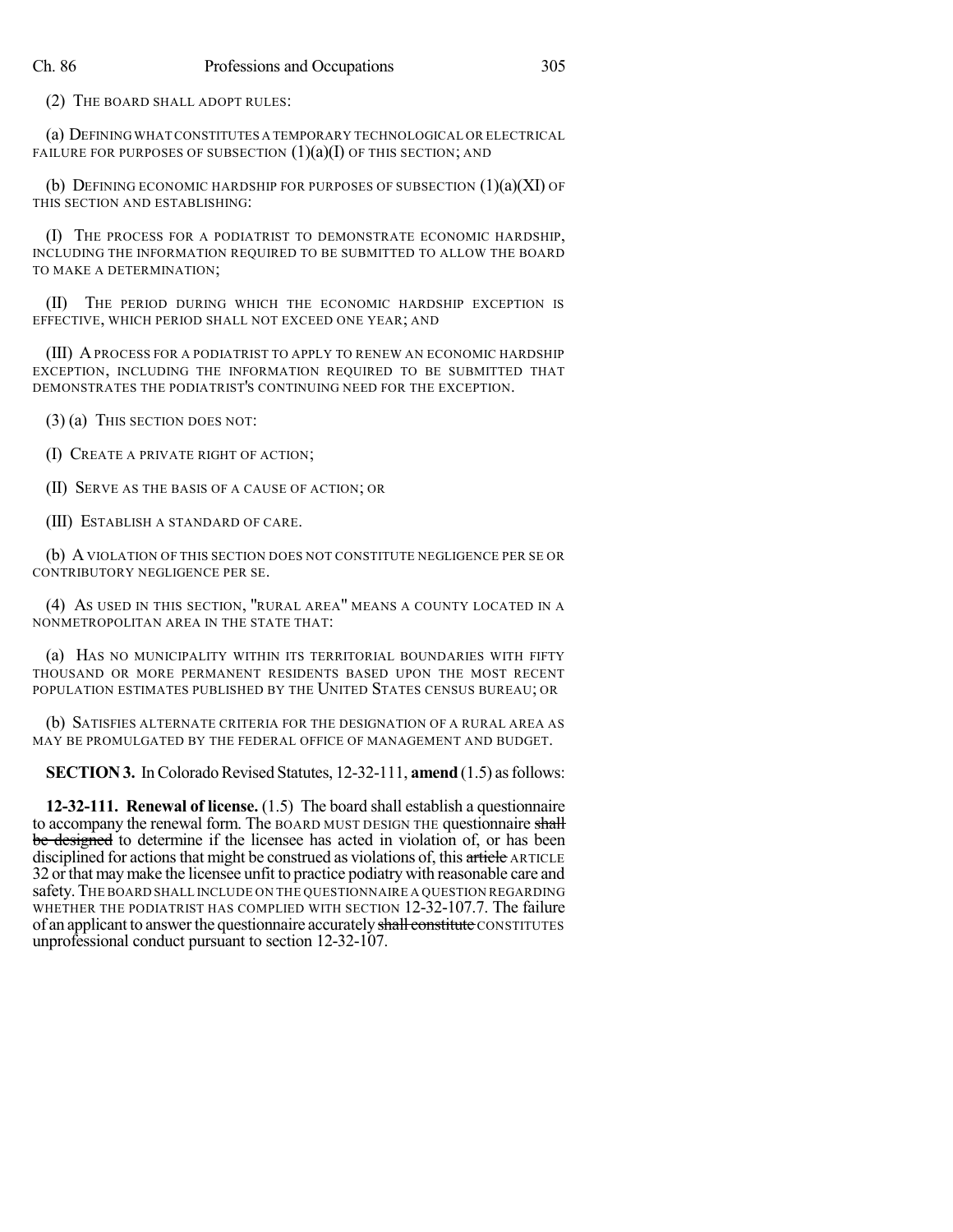**SECTION 4.** In Colorado Revised Statutes, **add** 12-35-114.5 as follows:

**12-35-114.5. Electronic prescribing of controlled substances - exceptions rules.** (1) ON OR AFTER JULY 1, 2023, A DENTIST LICENSED UNDER THIS ARTICLE 35 SHALL PRESCRIBE A CONTROLLED SUBSTANCE, AS DEFINED IN SECTION 18-18-102 (5), THAT IS INCLUDED IN SCHEDULE II, III, OR IV PURSUANT TO PART 2 OF ARTICLE 18OF TITLE 18, ONLY BY ELECTRONIC PRESCRIPTION TRANSMITTED TO A PHARMACY UNLESS:

(a) AT THE TIME OF ISSUING THE PRESCRIPTION, ELECTRONIC PRESCRIBING IS NOT AVAILABLE DUE TO A TEMPORARY TECHNOLOGICAL OR ELECTRICAL FAILURE;

(b) THE PRESCRIPTION IS TO BE DISPENSED AT A PHARMACY THAT IS LOCATED OUTSIDE OF THIS STATE;

(c) THE PRESCRIBING DENTIST IS DISPENSING THE CONTROLLED SUBSTANCE TO THE PATIENT;

(d) THE PRESCRIPTION INCLUDES ONE OR MORE ELEMENTS THAT ARE NOT SUPPORTED BY THE MOST RECENT VERSION OF THE NATIONAL COUNCIL FOR PRESCRIPTION DRUG PROGRAMS SCRIPT STANDARD AND 21 CFR 1311;

(e) THE FEDERAL FOOD AND DRUG ADMINISTRATION OR DRUG ENFORCEMENT ADMINISTRATION REQUIRES THE PRESCRIPTION FOR THE PARTICULAR CONTROLLED SUBSTANCE TO CONTAIN ONE OR MORE ELEMENTS THAT CANNOT BE SATISFIED WITH ELECTRONIC PRESCRIBING;

(f) THE PRESCRIPTION IS NOT SPECIFIC TO A PATIENT AND ALLOWS DISPENSING OF THE PRESCRIBED CONTROLLED SUBSTANCE:

(I) PURSUANT TO A STANDING ORDER, APPROVED PROTOCOL OF DRUG THERAPY, OR COLLABORATIVE DRUG MANAGEMENT OR COMPREHENSIVE MEDICATION MANAGEMENT PLAN;

(II) IN RESPONSE TO A PUBLIC HEALTH EMERGENCY; OR

(III) UNDER OTHER CIRCUMSTANCES THAT PERMIT THE DENTIST TO ISSUE A PRESCRIPTION THAT IS NOT PATIENT-SPECIFIC;

(g) THE PRESCRIPTION IS FOR A CONTROLLED SUBSTANCE UNDER A RESEARCH PROTOCOL;

(h) THE DENTIST WRITES TWENTY-FOUR OR FEWER PRESCRIPTIONS FOR CONTROLLED SUBSTANCES PER YEAR;

(i) THE DENTIST IS PRESCRIBING A CONTROLLED SUBSTANCE TO BE ADMINISTERED TO A PATIENT IN A HOSPITAL, NURSING CARE FACILITY, HOSPICE CARE FACILITY, DIALYSIS TREATMENT CLINIC, OR ASSISTED LIVING RESIDENCE OR TO A PERSON WHO IS IN THE CUSTODY OF THE DEPARTMENT OF CORRECTIONS;

(j) THE DENTIST REASONABLY DETERMINES THAT THE PATIENT WOULD BE UNABLE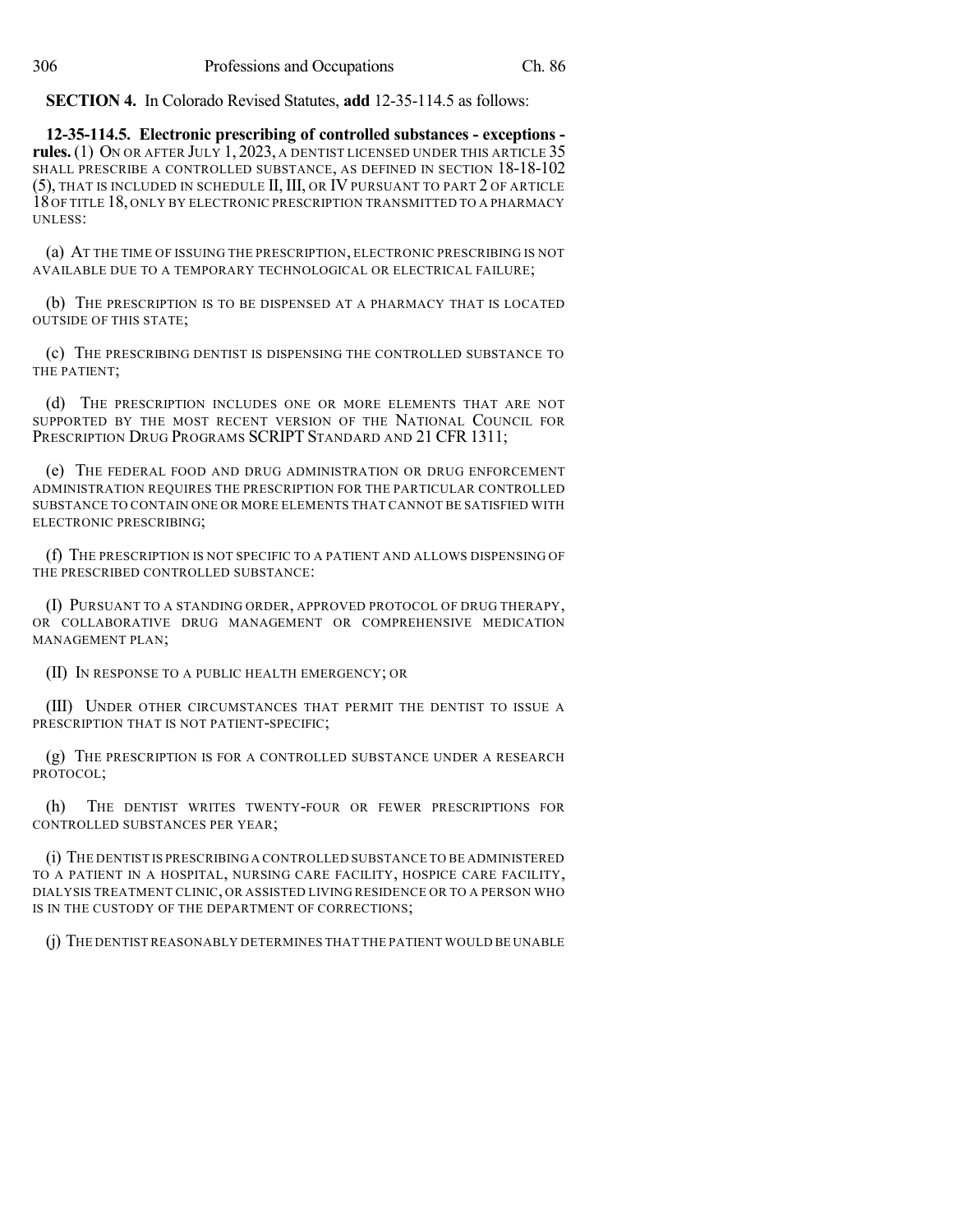#### Ch. 86 Professions and Occupations 307

TO OBTAIN THE CONTROLLED SUBSTANCE PRESCRIBED ELECTRONICALLY IN A TIMELY MANNER AND THAT THE DELAY WOULD ADVERSELY AFFECT THE PATIENT'S MEDICAL CONDITION; OR

(k) THE DENTIST DEMONSTRATES ECONOMIC HARDSHIP IN ACCORDANCE WITH RULES ADOPTED BY THE BOARD PURSUANT TO SUBSECTION  $(2)(b)$  OF THIS SECTION.

(2) THE BOARD SHALL ADOPT RULES:

(a) DEFINING WHAT CONSTITUTES A TEMPORARY TECHNOLOGICAL OR ELECTRICAL FAILURE FOR PURPOSES OF SUBSECTION  $(1)(a)$  OF THIS SECTION; AND

(b) DEFINING ECONOMIC HARDSHIP FOR PURPOSES OF SUBSECTION  $(1)(k)$  OF THIS SECTION AND ESTABLISHING:

(I) THE PROCESS FOR A DENTIST TO DEMONSTRATE ECONOMIC HARDSHIP, INCLUDING THE INFORMATION REQUIRED TO BE SUBMITTED TO ALLOW THE BOARD TO MAKE A DETERMINATION;

(II) THE PERIOD DURING WHICH THE ECONOMIC HARDSHIP EXCEPTION IS EFFECTIVE, WHICH PERIOD SHALL NOT EXCEED ONE YEAR; AND

(III) A PROCESS FOR A DENTIST TO APPLY TO RENEW AN ECONOMIC HARDSHIP EXCEPTION, INCLUDING THE INFORMATION REQUIRED TO BE SUBMITTED THAT DEMONSTRATES THE DENTIST'S CONTINUING NEED FOR THE EXCEPTION.

(3) ON AND AFTER JULY 1, 2023, THE BOARD SHALL REQUIRE A DENTIST WHO APPLIES FOR LICENSE RENEWAL IN ACCORDANCE WITH SECTION 12-35-121 TO COMPLETE A QUESTIONNAIRE THAT REQUIRES THE DENTIST TO INDICATE WHETHER THE DENTIST HAS COMPLIED WITH THIS SECTION. THE FAILURE OF AN APPLICANT TO ANSWER THE QUESTIONNAIRE ACCURATELY CONSTITUTES GROUNDS FOR DISCIPLINE PURSUANT TO SECTION 12-35-129.

(4) (a) THIS SECTION DOES NOT:

(I) CREATE A PRIVATE RIGHT OF ACTION;

(II) SERVE AS THE BASIS OF A CAUSE OF ACTION; OR

(III) ESTABLISH A STANDARD OF CARE.

(b) AVIOLATION OF THIS SECTION DOES NOT CONSTITUTE NEGLIGENCE PER SE OR CONTRIBUTORY NEGLIGENCE PER SE.

**SECTION 5.** In Colorado Revised Statutes, 12-35-129, **amend** (1)(nn) and  $(1)(oo)$ ; and **add**  $(1)(pp)$  as follows:

**12-35-129. Grounds for disciplinary action.** (1) The board may take disciplinary action against an applicant or licensee in accordance with section 12-35-129.1 for any of the following causes: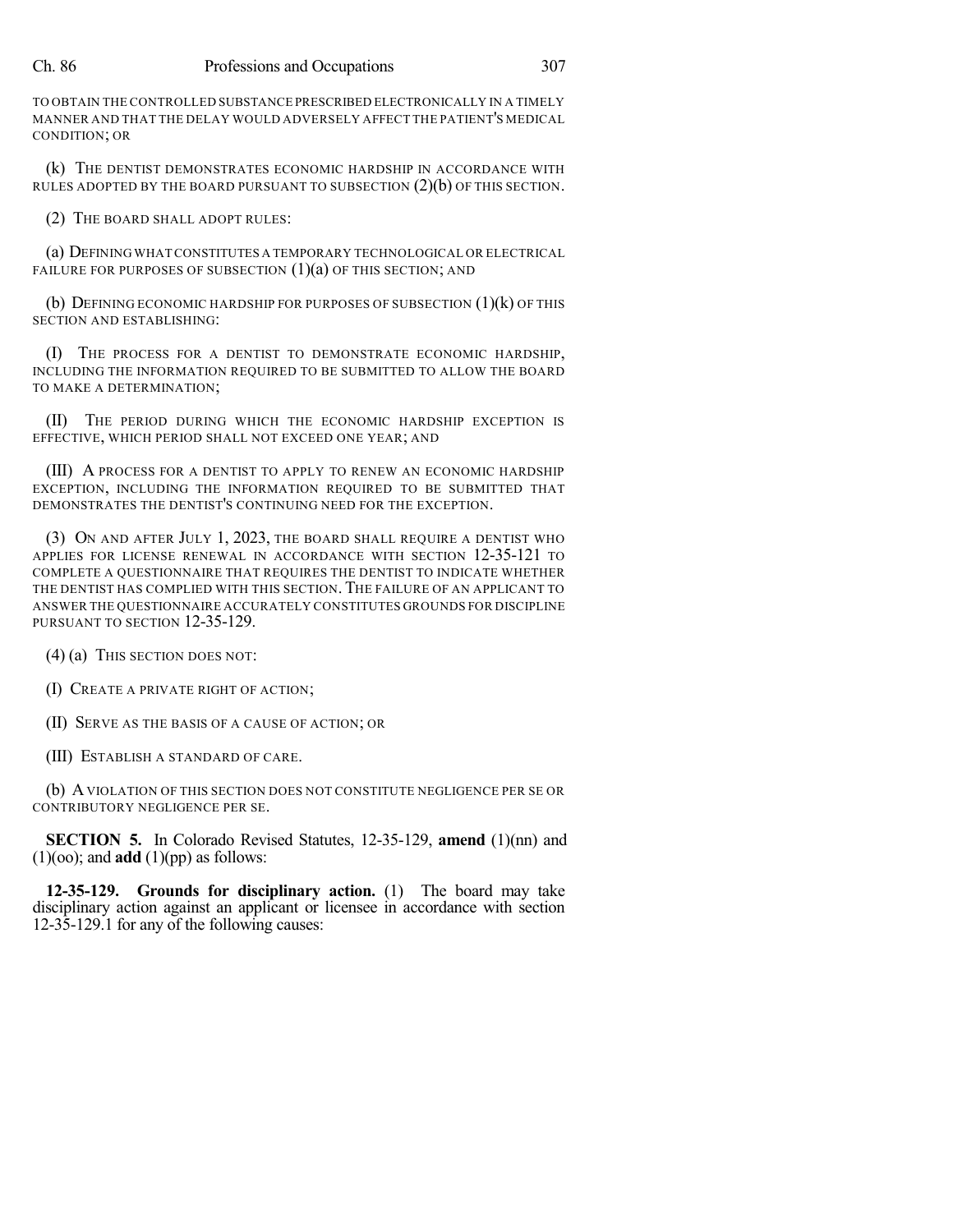(nn) Failing to comply with section 12-35-128.5 regarding the placement of interim therapeutic restorations; or

(oo) Failing to comply with section 12-35-128.8 regarding the application of silver diamine fluoride; OR

(pp) FAILING TO ACCURATELY COMPLETE AND SUBMIT THE QUESTIONNAIRE REQUIRED BY SECTION 12-35-114.5 (3).

**SECTION 6.** In Colorado Revised Statutes, 12-36-117.6, **amend** (2) as follows:

**12-36-117.6. Prescribing opiates - limitations - repeal.** (2) (a) A physician or physician assistant licensed pursuant to this article 36 may prescribe opioids electronically.

(b) THIS SUBSECTION (2) IS REPEALED, EFFECTIVE JULY 1, 2021.

**SECTION 7.** In Colorado Revised Statutes, **add** 12-36-117.9 as follows:

**12-36-117.9. Electronic prescribing of controlled substances - exceptions rules - definition.** (1) (a) EXCEPT AS PROVIDED IN SUBSECTION (1)(b) OF THIS SECTION, ON OR AFTER JULY 1, 2021, A PHYSICIAN LICENSED UNDER THIS ARTICLE 36 OR A PHYSICIAN ASSISTANT LICENSED UNDER THIS ARTICLE 36 WHO HAS BEEN DELEGATED THE AUTHORITY TO PRESCRIBE MEDICATION SHALL PRESCRIBE A CONTROLLED SUBSTANCE, AS DEFINED IN SECTION  $18-18-102(5)$ , THAT IS INCLUDED IN SCHEDULE II, III, OR IV PURSUANT TO PART 2 OF ARTICLE 18 OF TITLE 18, ONLY BY ELECTRONIC PRESCRIPTION TRANSMITTED TO A PHARMACY UNLESS:

(I) AT THE TIME OF ISSUING THE PRESCRIPTION, ELECTRONIC PRESCRIBING IS NOT AVAILABLE DUE TO A TEMPORARY TECHNOLOGICAL OR ELECTRICAL FAILURE;

(II) THE PRESCRIPTION IS TO BE DISPENSED AT A PHARMACY THAT IS LOCATED OUTSIDE OF THIS STATE;

(III) THE PRESCRIBING PHYSICIAN OR PHYSICIAN ASSISTANT IS DISPENSING THE CONTROLLED SUBSTANCE TO THE PATIENT;

(IV) THE PRESCRIPTION INCLUDES ONE OR MORE ELEMENTS THAT ARE NOT SUPPORTED BY THE MOST RECENT VERSION OF THE NATIONAL COUNCIL FOR PRESCRIPTION DRUG PROGRAMS SCRIPT STANDARD AND 21 CFR 1311;

(V) THE FEDERAL FOOD AND DRUG ADMINISTRATION OR DRUG ENFORCEMENT ADMINISTRATION REQUIRES THE PRESCRIPTION FOR THE PARTICULAR CONTROLLED SUBSTANCE TO CONTAIN ONE OR MORE ELEMENTS THAT CANNOT BE SATISFIED WITH ELECTRONIC PRESCRIBING;

(VI) THE PRESCRIPTION IS NOT SPECIFIC TO A PATIENT AND ALLOWS DISPENSING OF THE PRESCRIBED CONTROLLED SUBSTANCE:

(A) PURSUANT TO A STANDING ORDER, APPROVED PROTOCOL OF DRUG THERAPY, OR COLLABORATIVE DRUG MANAGEMENT OR COMPREHENSIVE MEDICATION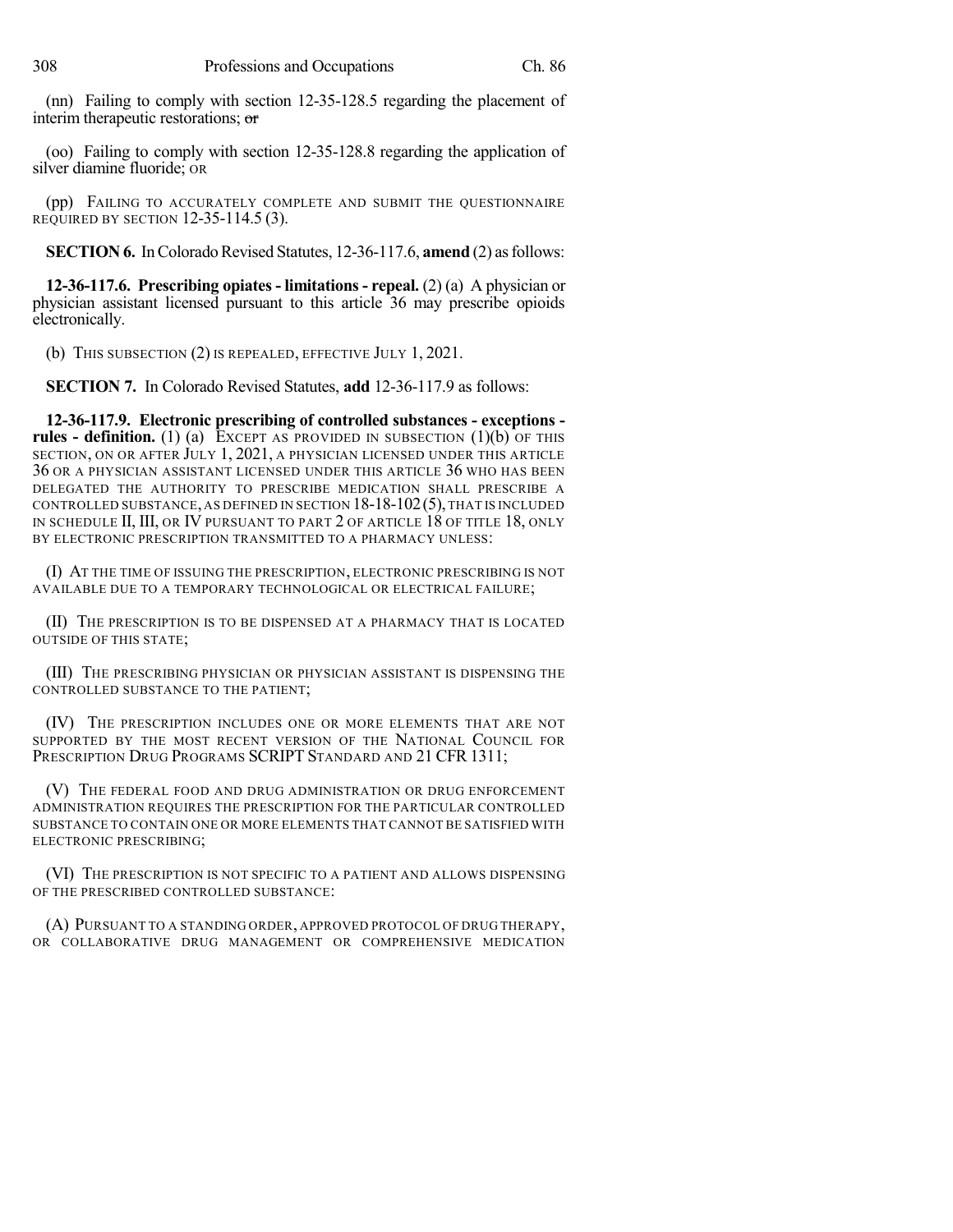MANAGEMENT PLAN;

(B) IN RESPONSE TO A PUBLIC HEALTH EMERGENCY; OR

(C) UNDER OTHER CIRCUMSTANCES THAT PERMIT THE PHYSICIAN OR PHYSICIAN ASSISTANT TO ISSUE A PRESCRIPTION THAT IS NOT PATIENT-SPECIFIC;

(VII) THE PRESCRIPTION IS FOR A CONTROLLED SUBSTANCE UNDER A RESEARCH PROTOCOL;

(VIII) THE PHYSICIAN OR PHYSICIAN ASSISTANT WRITES TWENTY-FOUR OR FEWER PRESCRIPTIONS FOR CONTROLLED SUBSTANCES PER YEAR;

(IX) THE PHYSICIAN OR PHYSICIAN ASSISTANT IS PRESCRIBING A CONTROLLED SUBSTANCE TO BE ADMINISTERED TO A PATIENT IN A HOSPITAL, NURSING CARE FACILITY, HOSPICE CARE FACILITY, DIALYSIS TREATMENT CLINIC, ASSISTED LIVING RESIDENCE, OR LICENSED HOSPICE HOME CARE OR TO A PERSON WHO IS IN THE CUSTODY OF THE DEPARTMENT OF CORRECTIONS;

(X) THE PHYSICIAN OR PHYSICIAN ASSISTANT REASONABLY DETERMINES THAT THE PATIENT WOULD BE UNABLE TO OBTAIN THE CONTROLLED SUBSTANCE PRESCRIBED ELECTRONICALLY IN A TIMELY MANNER AND THAT THE DELAY WOULD ADVERSELY AFFECT THE PATIENT'S MEDICAL CONDITION; OR

(XI) THE PHYSICIAN OR PHYSICIAN ASSISTANT DEMONSTRATES ECONOMIC HARDSHIP IN ACCORDANCE WITH RULES ADOPTED BY THE BOARD PURSUANT TO SUBSECTION (2)(b) OF THIS SECTION.

(b) APHYSICIAN OR PHYSICIAN ASSISTANT PRACTICING IN A RURAL AREA OF THE STATE OR IN A PRACTICE CONSISTING OF ONLY ONE PHYSICIAN OR PHYSICIAN ASSISTANT SHALL COMPLY WITH THIS SUBSECTION (1) ON OR AFTER JULY 1, 2023.

(2) THE BOARD SHALL ADOPT RULES:

(a) DEFINING WHAT CONSTITUTES A TEMPORARY TECHNOLOGICAL OR ELECTRICAL FAILURE FOR PURPOSES OF SUBSECTION  $(1)(a)(I)$  OF THIS SECTION; AND

(b) DEFINING ECONOMIC HARDSHIP FOR PURPOSES OF SUBSECTION  $(1)(a)(XI)$  OF THIS SECTION AND ESTABLISHING:

(I) THE PROCESS FOR A PHYSICIAN OR PHYSICIAN ASSISTANT TO DEMONSTRATE ECONOMIC HARDSHIP,INCLUDINGTHE INFORMATION REQUIRED TO BE SUBMITTED TO ALLOW THE BOARD TO MAKE A DETERMINATION;

(II) THE PERIOD DURING WHICH THE ECONOMIC HARDSHIP EXCEPTION IS EFFECTIVE, WHICH PERIOD SHALL NOT EXCEED ONE YEAR; AND

(III) A PROCESS FOR A PHYSICIAN OR PHYSICIAN ASSISTANT TO APPLY TO RENEW AN ECONOMIC HARDSHIP EXCEPTION,INCLUDINGTHE INFORMATION REQUIRED TO BE SUBMITTED THAT DEMONSTRATES THE PHYSICIAN'S OR PHYSICIAN ASSISTANT'S CONTINUING NEED FOR THE EXCEPTION.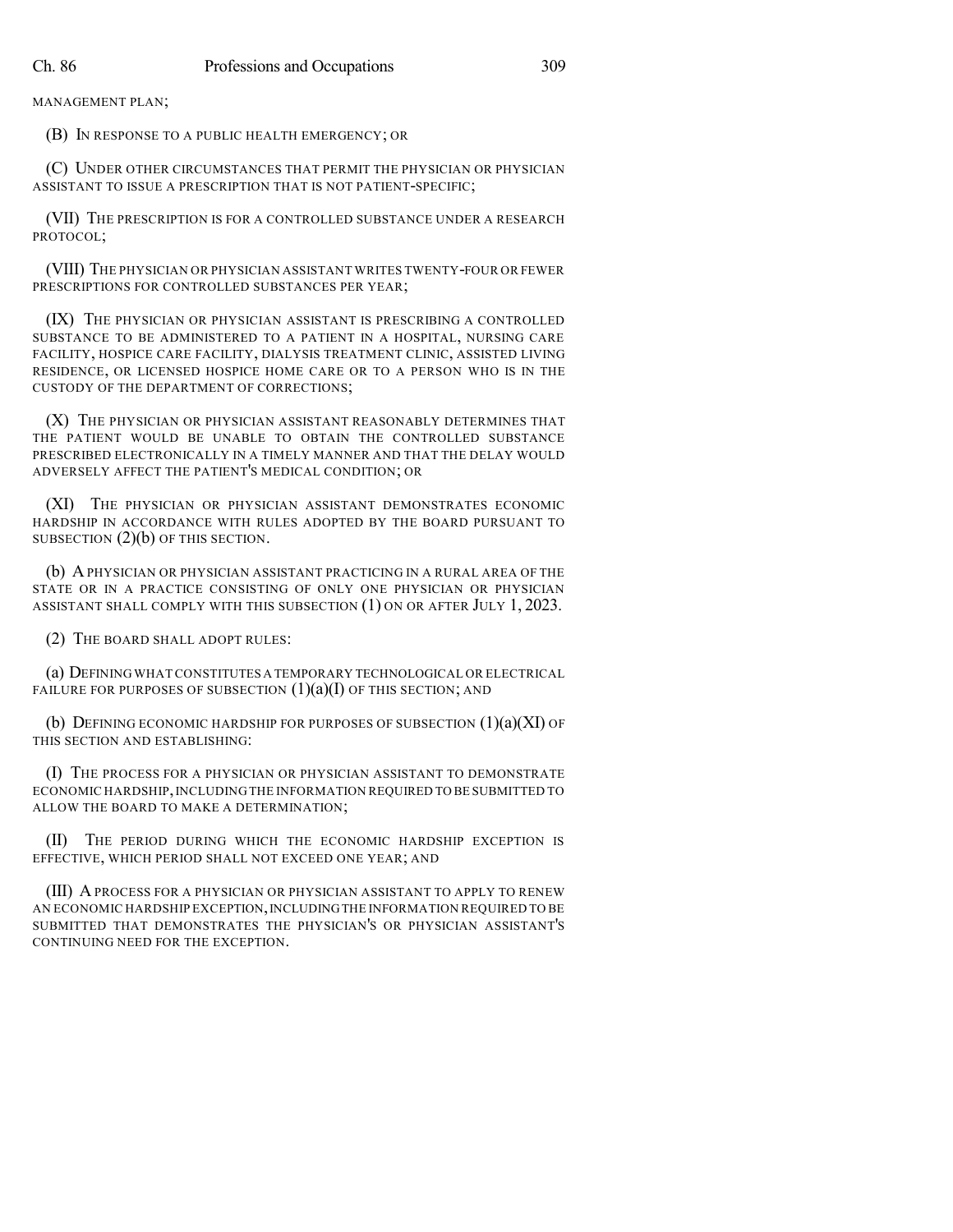(3) (a) THIS SECTION DOES NOT:

(I) CREATE A PRIVATE RIGHT OF ACTION;

(II) SERVE AS THE BASIS OF A CAUSE OF ACTION; OR

(III) ESTABLISH A STANDARD OF CARE.

(b) AVIOLATION OF THIS SECTION DOES NOT CONSTITUTE NEGLIGENCE PER SE OR CONTRIBUTORY NEGLIGENCE PER SE.

(4) AS USED IN THIS SECTION, "RURAL AREA" MEANS A COUNTY LOCATED IN A NONMETROPOLITAN AREA IN THE STATE THAT:

(a) HAS NO MUNICIPALITY WITHIN ITS TERRITORIAL BOUNDARIES WITH FIFTY THOUSAND OR MORE PERMANENT RESIDENTS BASED UPON THE MOST RECENT POPULATION ESTIMATES PUBLISHED BY THE UNITED STATES CENSUS BUREAU; OR

(b) SATISFIES ALTERNATE CRITERIA FOR THE DESIGNATION OF A RURAL AREA AS MAY BE PROMULGATED BY THE FEDERAL OFFICE OF MANAGEMENT AND BUDGET.

**SECTION 8.** In Colorado Revised Statutes, 12-36-123, **amend** (1)(b) as follows:

**12-36-123. Procedure - registration - fees.** (1) (b) The board shall design a questionnaire to accompany the renewal form for the purpose of determining whether a licensee has acted in violation of this article ARTICLE 36 or been disciplined for any action that might be considered a violation of this article ARTICLE 36 or might make the licensee unfit to practice medicine with reasonable care and safety. THE BOARD SHALL INCLUDE ON THE QUESTIONNAIRE A QUESTION REGARDING WHETHER THE LICENSEE HAS COMPLIED WITH SECTION 12-36-117.9. If an applicant fails to answer the questionnaire accurately, such THE failure shall constitute CONSTITUTES unprofessional conduct under section 12-36-117 (1)(aa).

**SECTION 9.** In Colorado Revised Statutes, 12-38-111.6, **amend** (7.5)(c) as follows:

**12-38-111.6. Prescriptive authority - advanced practice nurses - limits on opioid prescriptions - repeal.** (7.5) (c) (I) An advanced practice nurse with prescriptive authority pursuant to this section may prescribe opioids electronically.

(II) THIS SUBSECTION (7.5)(c) IS REPEALED, EFFECTIVE JULY 1, 2021.

**SECTION 10.** In Colorado Revised Statutes, **add** 12-38-111.7 as follows:

**12-38-111.7. Electronic prescribing of controlled substances - exceptions rules - definition.** (1) (a) EXCEPT AS PROVIDED IN SUBSECTION (1)(b) OF THIS SECTION, ON OR AFTER JULY 1, 2021, AN ADVANCED PRACTICE NURSE WITH PRESCRIPTIVE AUTHORITY PURSUANT TO SECTION 12-38-111.6 SHALL PRESCRIBE A CONTROLLED SUBSTANCE, AS DEFINED IN SECTION  $18-18-102(5)$ , THAT IS INCLUDED IN SCHEDULE II, III, OR IV PURSUANT TO PART 2 OF ARTICLE 18 OF TITLE 18, ONLY BY ELECTRONIC PRESCRIPTION TRANSMITTED TO A PHARMACY UNLESS: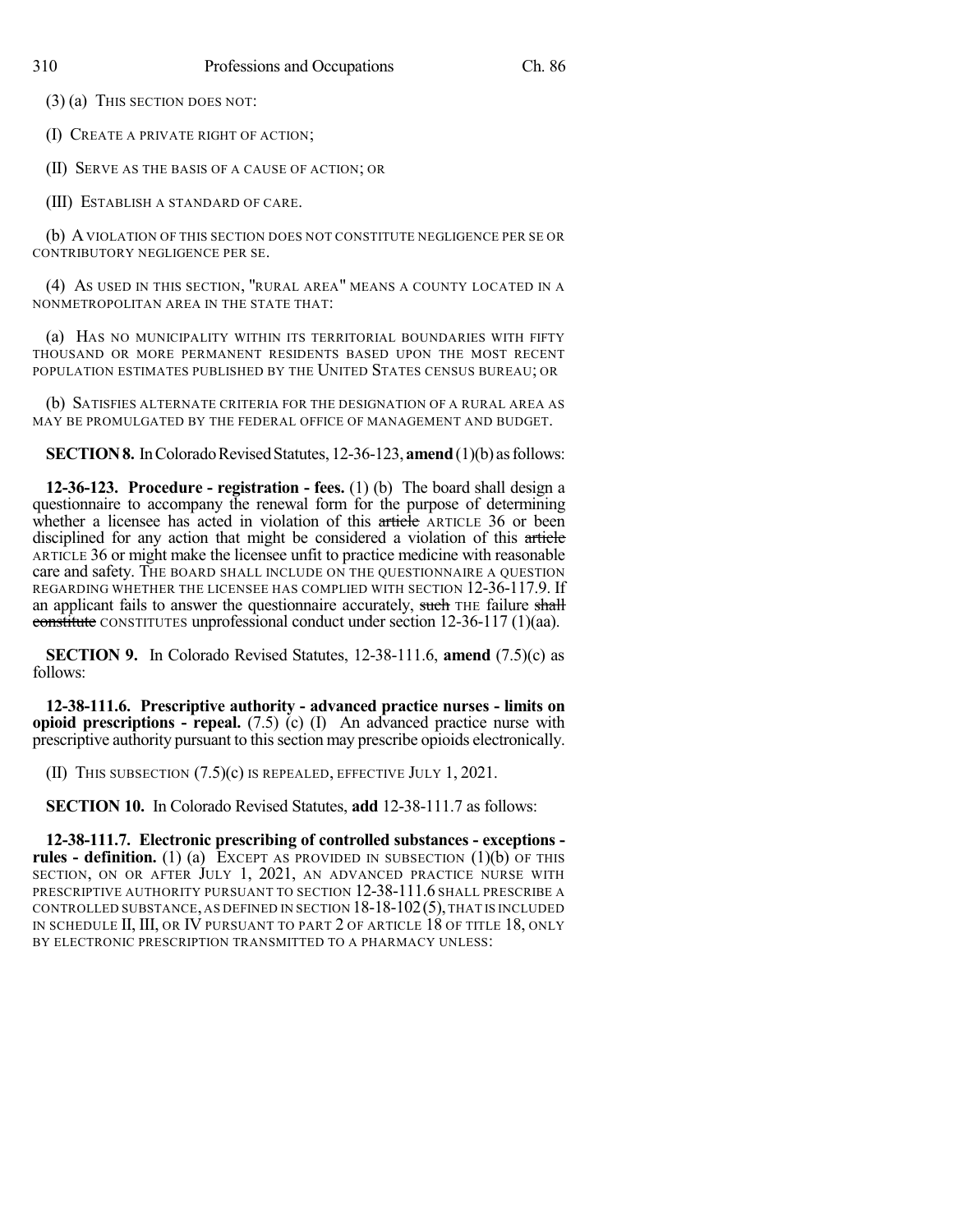(I) AT THE TIME OF ISSUING THE PRESCRIPTION, ELECTRONIC PRESCRIBING IS NOT AVAILABLE DUE TO A TEMPORARY TECHNOLOGICAL OR ELECTRICAL FAILURE;

(II) THE PRESCRIPTION IS TO BE DISPENSED AT A PHARMACY THAT IS LOCATED OUTSIDE OF THIS STATE;

(III) THE PRESCRIBING ADVANCED PRACTICE NURSE IS DISPENSING THE CONTROLLED SUBSTANCE TO THE PATIENT;

(IV) THE PRESCRIPTION INCLUDES ONE OR MORE ELEMENTS THAT ARE NOT SUPPORTED BY THE MOST RECENT VERSION OF THE NATIONAL COUNCIL FOR PRESCRIPTION DRUG PROGRAMS SCRIPT STANDARD AND 21 CFR 1311;

(V) THE FEDERAL FOOD AND DRUG ADMINISTRATION OR DRUG ENFORCEMENT ADMINISTRATION REQUIRES THE PRESCRIPTION FOR THE PARTICULAR CONTROLLED SUBSTANCE TO CONTAIN ONE OR MORE ELEMENTS THAT CANNOT BE SATISFIED WITH ELECTRONIC PRESCRIBING;

(VI) THE PRESCRIPTION IS NOT SPECIFIC TO A PATIENT AND ALLOWS DISPENSING OF THE PRESCRIBED CONTROLLED SUBSTANCE:

(A) PURSUANT TO A STANDING ORDER, APPROVED PROTOCOL OF DRUG THERAPY, OR COLLABORATIVE DRUG MANAGEMENT OR COMPREHENSIVE MEDICATION MANAGEMENT PLAN;

(B) IN RESPONSE TO A PUBLIC HEALTH EMERGENCY; OR

(C) UNDER OTHER CIRCUMSTANCES THAT PERMIT THE ADVANCED PRACTICE NURSE TO ISSUE A PRESCRIPTION THAT IS NOT PATIENT-SPECIFIC;

(VII) THE PRESCRIPTION IS FOR A CONTROLLED SUBSTANCE UNDER A RESEARCH PROTOCOL;

(VIII) THE ADVANCED PRACTICE NURSE WRITES TWENTY-FOUR OR FEWER PRESCRIPTIONS FOR CONTROLLED SUBSTANCES PER YEAR;

(IX) THE ADVANCED PRACTICE NURSE IS PRESCRIBING A CONTROLLED SUBSTANCE TO BE ADMINISTERED TO A PATIENT IN A HOSPITAL,NURSING CARE FACILITY,HOSPICE CARE FACILITY, DIALYSIS TREATMENT CLINIC, ASSISTED LIVING RESIDENCE, OR LICENSED HOSPICE HOME CARE OR TO A PERSON WHO IS IN THE CUSTODY OF THE DEPARTMENT OF CORRECTIONS;

(X) THE ADVANCED PRACTICE NURSE REASONABLY DETERMINES THAT THE PATIENT WOULD BE UNABLE TO OBTAIN THE CONTROLLED SUBSTANCE PRESCRIBED ELECTRONICALLY IN A TIMELY MANNER AND THAT THE DELAY WOULD ADVERSELY AFFECT THE PATIENT'S MEDICAL CONDITION; OR

(XI) THE ADVANCED PRACTICE NURSE DEMONSTRATES ECONOMIC HARDSHIP IN ACCORDANCE WITH RULES ADOPTED BY THE BOARD PURSUANT TO SUBSECTION (2)(b) OF THIS SECTION.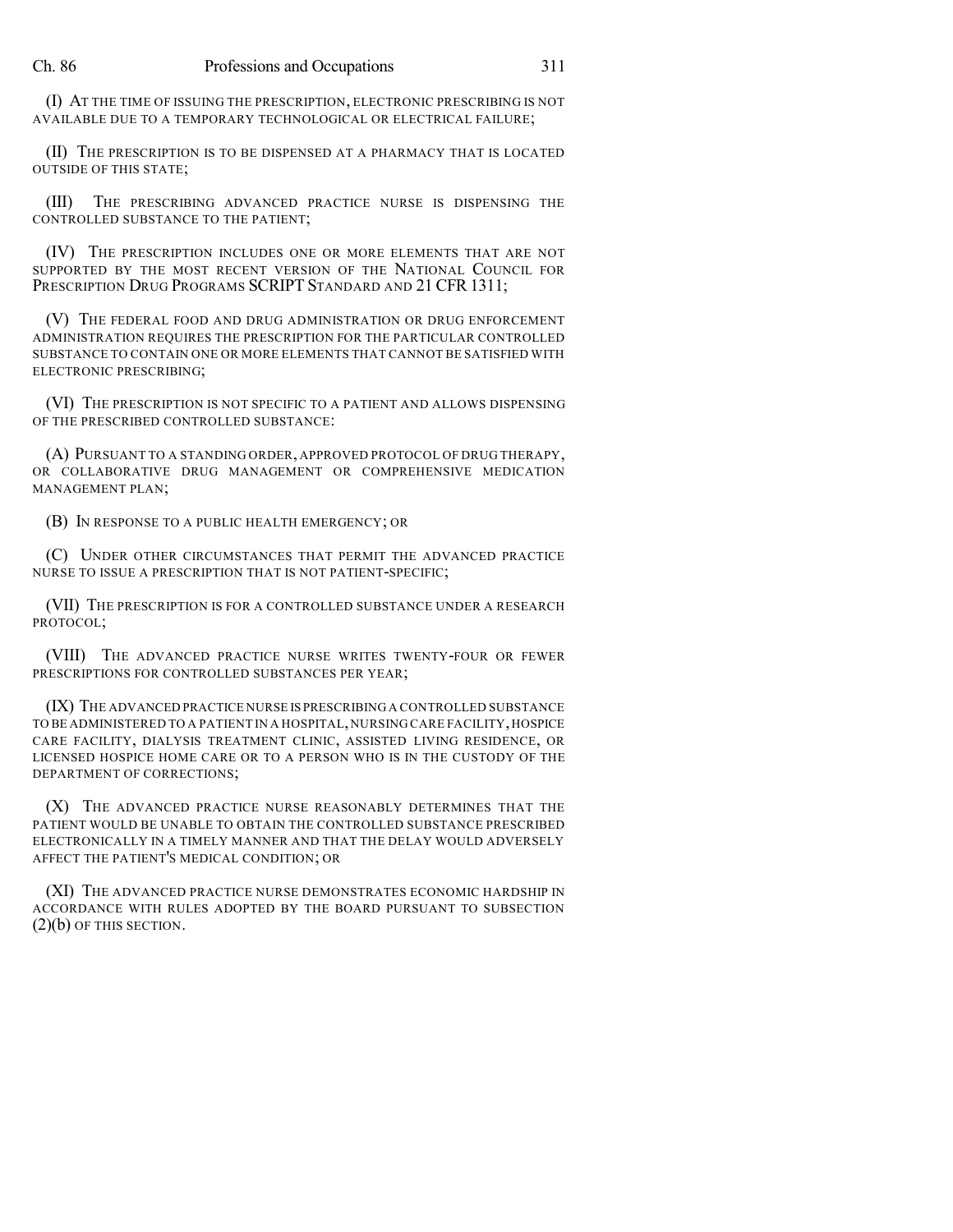(b) AN ADVANCED PRACTICE NURSE PRACTICING IN A RURAL AREA OF THE STATE OR IN A PRACTICE CONSISTING OF ONLY ONE ADVANCED PRACTICE NURSE SHALL COMPLY WITH THIS SUBSECTION (1) ON OR AFTER JULY 1, 2023.

(2) THE BOARD SHALL ADOPT RULES:

(a) DEFINING WHAT CONSTITUTES A TEMPORARY TECHNOLOGICAL OR ELECTRICAL FAILURE FOR PURPOSES OF SUBSECTION  $(1)(a)(I)$  OF THIS SECTION; AND

(b) DEFINING ECONOMIC HARDSHIP FOR PURPOSES OF SUBSECTION  $(1)(a)(XI)$  OF THIS SECTION AND ESTABLISHING:

(I) THE PROCESS FOR AN ADVANCED PRACTICE NURSE TO DEMONSTRATE ECONOMIC HARDSHIP, INCLUDING THE INFORMATION REQUIRED TO BE SUBMITTED TO ALLOW THE BOARD TO MAKE A DETERMINATION;

(II) THE PERIOD DURING WHICH THE ECONOMIC HARDSHIP EXCEPTION IS EFFECTIVE, WHICH PERIOD SHALL NOT EXCEED ONE YEAR; AND

(III) A PROCESS FOR AN ADVANCED PRACTICE NURSE TO APPLY TO RENEW AN ECONOMIC HARDSHIP EXCEPTION, INCLUDING THE INFORMATION REQUIRED TO BE SUBMITTED THAT DEMONSTRATES THE ADVANCED PRACTICE NURSE'S CONTINUING NEED FOR THE EXCEPTION.

(3) (a) THIS SECTION DOES NOT:

(I) CREATE A PRIVATE RIGHT OF ACTION;

(II) SERVE AS THE BASIS OF A CAUSE OF ACTION; OR

(III) ESTABLISH A STANDARD OF CARE.

(b) AVIOLATION OF THIS SECTION DOES NOT CONSTITUTE NEGLIGENCE PER SE OR CONTRIBUTORY NEGLIGENCE PER SE.

(4) AS USED IN THIS SECTION, "RURAL AREA" MEANS A COUNTY LOCATED IN A NONMETROPOLITAN AREA IN THE STATE THAT:

(a) HAS NO MUNICIPALITY WITHIN ITS TERRITORIAL BOUNDARIES WITH FIFTY THOUSAND OR MORE PERMANENT RESIDENTS BASED UPON THE MOST RECENT POPULATION ESTIMATES PUBLISHED BY THE UNITED STATES CENSUS BUREAU; OR

(b) SATISFIES ALTERNATE CRITERIA FOR THE DESIGNATION OF A RURAL AREA AS MAY BE PROMULGATED BY THE FEDERAL OFFICE OF MANAGEMENT AND BUDGET.

**SECTION 11.** In Colorado Revised Statutes, 12-38-111, **amend** (3) as follows:

**12-38-111. Requirementsforprofessionalnurse licensure.**(3) Theboardshall design a questionnaire to be sent to all licensees who apply for license renewal. Each applicant for license renewal shall complete the board-designed questionnaire. The purpose of the questionnaire is to determine whether a licensee has acted in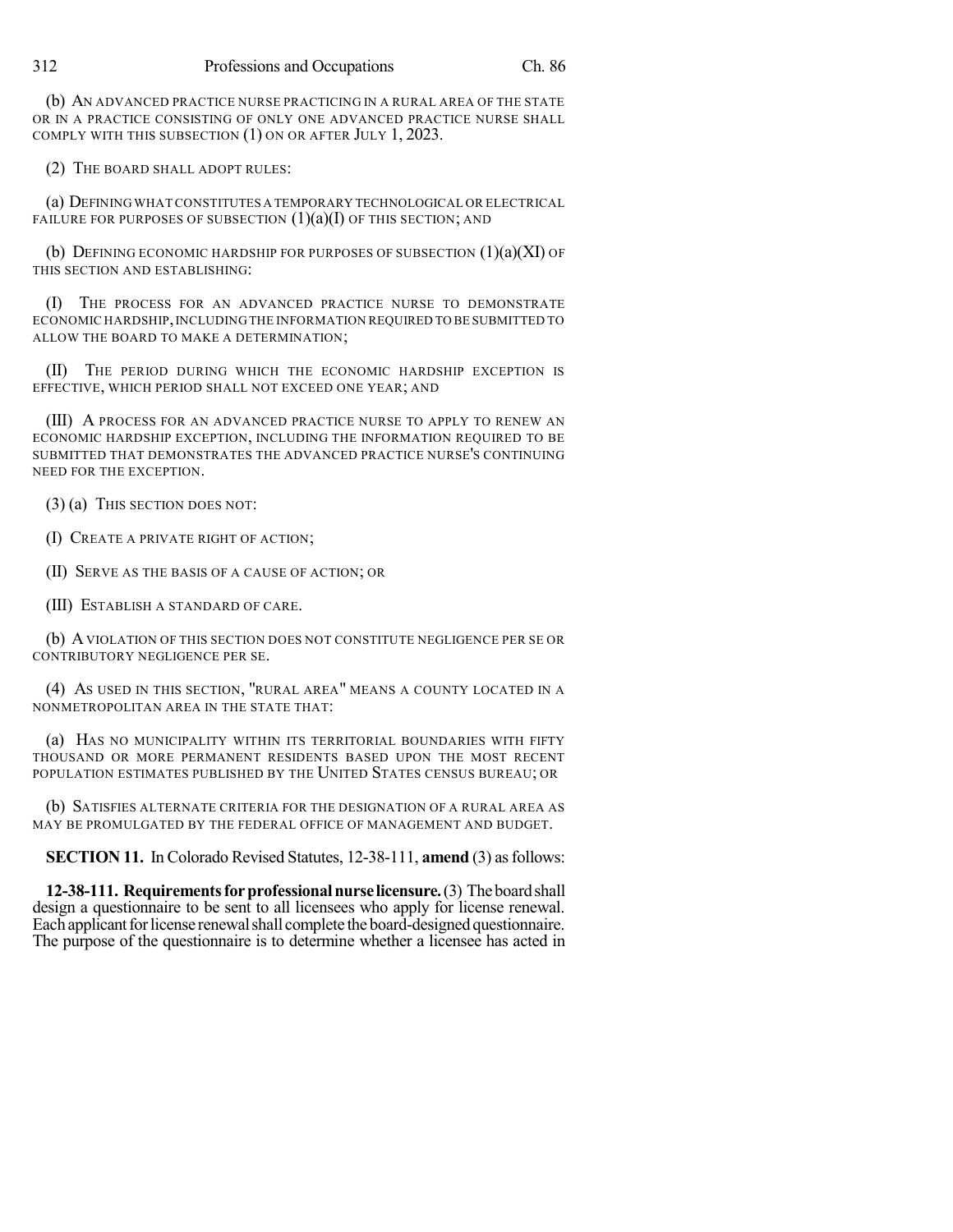violation of this article ARTICLE 38 or been disciplined for any action that might be considered a violation of this article ARTICLE 38 or might make the licensee unfit to practice nursing with reasonable care and safety. THE BOARD SHALL INCLUDE ON THE QUESTIONNAIRE A QUESTION REGARDING WHETHER THE LICENSEE HAS COMPLIED WITH SECTION 12-38-111.7. If an applicant fails to answer the questionnaire accurately, such THE failure shall constitute CONSTITUTES grounds for discipline under section 12-38-117 (1)(v). The board may include the cost of developing and reviewing the questionnaire in the fee paid under paragraph (e) of subsection  $(1)$  SUBSECTION  $(1)(e)$  of this section. The board may refuse an application for license renewal that does not accompany an accurately completed questionnaire.

**SECTION 12.** In Colorado Revised Statutes, 12-40-109.5, **amend** (4)(c) as follows:

**12-40-109.5. Useofprescriptionandnonprescriptiondrugs-limitsonopioid prescriptions - repeal.** (4) (c) (I) An optometrist licensed pursuant to this article 40 may prescribe opioids electronically.

(II) THIS SUBSECTION (4)(c) IS REPEALED, EFFECTIVE JULY 1, 2021.

**SECTION 13.** In Colorado Revised Statutes, **add** 12-40-109.9 as follows:

**12-40-109.9. Electronic prescribing of controlled substances - exceptions rules - definition.** (1) (a) EXCEPT AS PROVIDED IN SUBSECTION (1)(b) OF THIS SECTION, ON OR AFTER JULY 1, 2021, AN OPTOMETRIST LICENSED UNDER THIS ARTICLE 40 SHALL PRESCRIBE A CONTROLLED SUBSTANCE, AS DEFINED IN SECTION 18-18-102 (5), THAT IS INCLUDED IN SCHEDULE II, III, OR IV PURSUANT TO PART 2 OF ARTICLE 18 OF TITLE 18, ONLY BY ELECTRONIC PRESCRIPTION TRANSMITTED TO A PHARMACY UNLESS:

(I) AT THE TIME OF ISSUING THE PRESCRIPTION, ELECTRONIC PRESCRIBING IS NOT AVAILABLE DUE TO A TEMPORARY TECHNOLOGICAL OR ELECTRICAL FAILURE;

(II) THE PRESCRIPTION IS TO BE DISPENSED AT A PHARMACY THAT IS LOCATED OUTSIDE OF THIS STATE;

(III) THE PRESCRIBING OPTOMETRIST IS DISPENSINGTHE CONTROLLED SUBSTANCE TO THE PATIENT;

(IV) THE PRESCRIPTION INCLUDES ONE OR MORE ELEMENTS THAT ARE NOT SUPPORTED BY THE MOST RECENT VERSION OF THE NATIONAL COUNCIL FOR PRESCRIPTION DRUG PROGRAMS SCRIPT STANDARD AND 21 CFR 1311;

(V) THE FEDERAL FOOD AND DRUG ADMINISTRATION OR DRUG ENFORCEMENT ADMINISTRATION REQUIRES THE PRESCRIPTION FOR THE PARTICULAR CONTROLLED SUBSTANCE TO CONTAIN ONE OR MORE ELEMENTS THAT CANNOT BE SATISFIED WITH ELECTRONIC PRESCRIBING;

(VI) THE PRESCRIPTION IS NOT SPECIFIC TO A PATIENT AND ALLOWS DISPENSING OF THE PRESCRIBED CONTROLLED SUBSTANCE: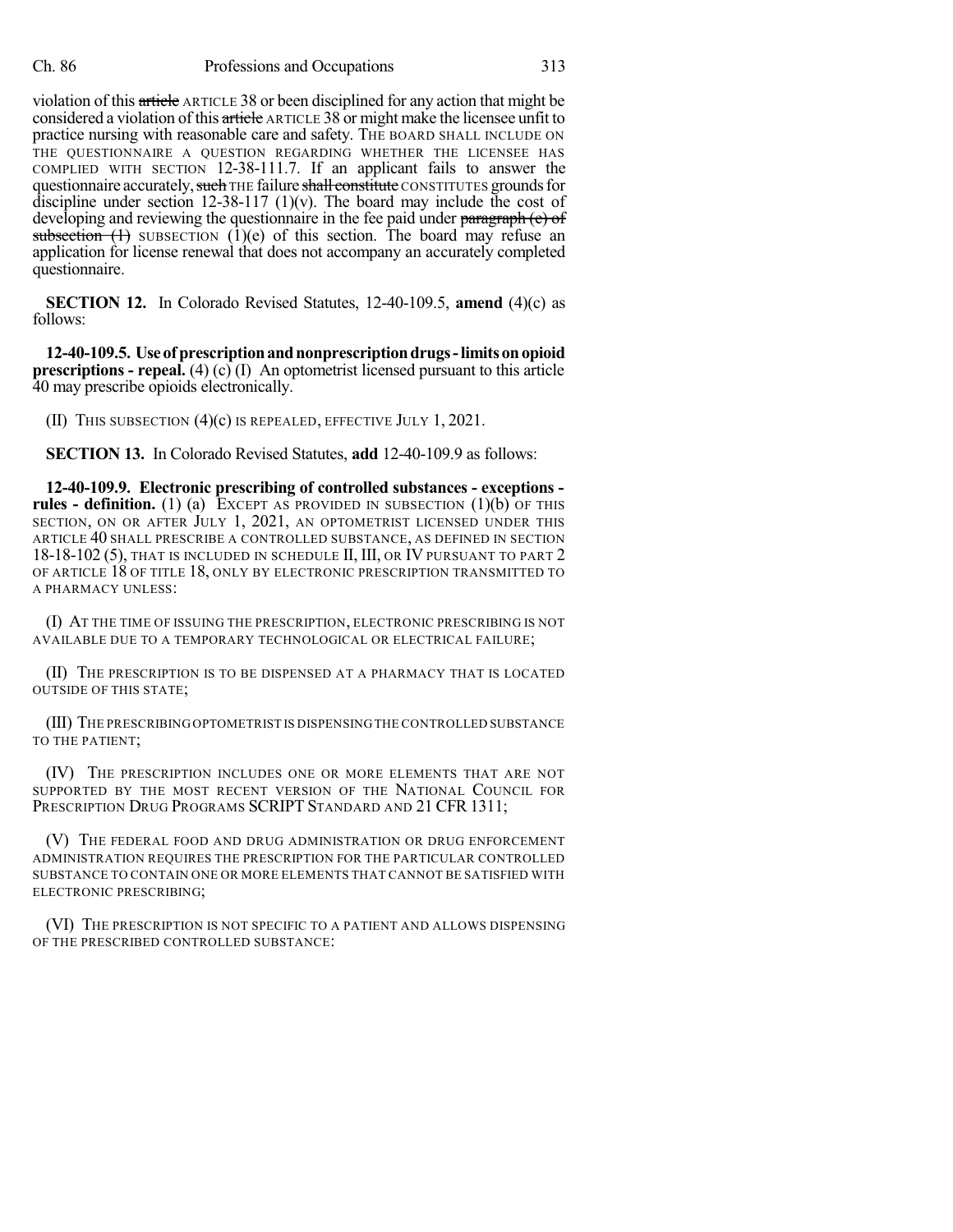(A) PURSUANT TO A STANDING ORDER, APPROVED PROTOCOL OF DRUG THERAPY, OR COLLABORATIVE DRUG MANAGEMENT OR COMPREHENSIVE MEDICATION MANAGEMENT PLAN;

(B) IN RESPONSE TO A PUBLIC HEALTH EMERGENCY; OR

(C) UNDER OTHER CIRCUMSTANCES THAT PERMIT THE OPTOMETRIST TO ISSUE A PRESCRIPTION THAT IS NOT PATIENT-SPECIFIC;

(VII) THE PRESCRIPTION IS FOR A CONTROLLED SUBSTANCE UNDER A RESEARCH PROTOCOL;

(VIII) THE OPTOMETRIST WRITES TWENTY-FOUR OR FEWER PRESCRIPTIONS FOR CONTROLLED SUBSTANCES PER YEAR;

(IX) THE OPTOMETRIST IS PRESCRIBING A CONTROLLED SUBSTANCE TO BE ADMINISTERED TO A PATIENT IN A HOSPITAL,NURSINGCARE FACILITY,HOSPICE CARE FACILITY, DIALYSIS TREATMENT CLINIC, OR ASSISTED LIVING RESIDENCE OR TO A PERSON WHO IS IN THE CUSTODY OF THE DEPARTMENT OF CORRECTIONS;

(X) THE OPTOMETRIST REASONABLY DETERMINES THAT THE PATIENT WOULD BE UNABLE TO OBTAIN THE CONTROLLED SUBSTANCE PRESCRIBED ELECTRONICALLY IN A TIMELY MANNER AND THAT THE DELAY WOULD ADVERSELY AFFECT THE PATIENT'S MEDICAL CONDITION; OR

(XI) THE OPTOMETRIST DEMONSTRATES ECONOMIC HARDSHIP IN ACCORDANCE WITH RULES ADOPTED BY THE BOARD PURSUANT TO SUBSECTION  $(2)(b)$  OF THIS SECTION.

(b) AN OPTOMETRIST PRACTICING IN A RURAL AREA OF THE STATE OR IN A PRACTICE CONSISTING OF ONLY ONE OPTOMETRIST SHALL COMPLY WITH THIS SUBSECTION (1) ON OR AFTER JULY 1, 2023.

(2) THE BOARD SHALL ADOPT RULES:

(a) DEFINING WHAT CONSTITUTES A TEMPORARY TECHNOLOGICAL OR ELECTRICAL FAILURE FOR PURPOSES OF SUBSECTION  $(1)(a)(I)$  OF THIS SECTION; AND

(b) DEFINING ECONOMIC HARDSHIP FOR PURPOSES OF SUBSECTION  $(1)(a)(XI)$  OF THIS SECTION AND ESTABLISHING:

(I) THE PROCESS FOR AN OPTOMETRIST TO DEMONSTRATE ECONOMIC HARDSHIP, INCLUDING THE INFORMATION REQUIRED TO BE SUBMITTED TO ALLOW THE BOARD TO MAKE A DETERMINATION;

(II) THE PERIOD DURING WHICH THE ECONOMIC HARDSHIP EXCEPTION IS EFFECTIVE, WHICH PERIOD SHALL NOT EXCEED ONE YEAR; AND

(III) A PROCESS FOR AN OPTOMETRIST TO APPLY TO RENEW AN ECONOMIC HARDSHIP EXCEPTION, INCLUDING THE INFORMATION REQUIRED TO BE SUBMITTED THAT DEMONSTRATES THE OPTOMETRIST'S CONTINUING NEED FOR THE EXCEPTION.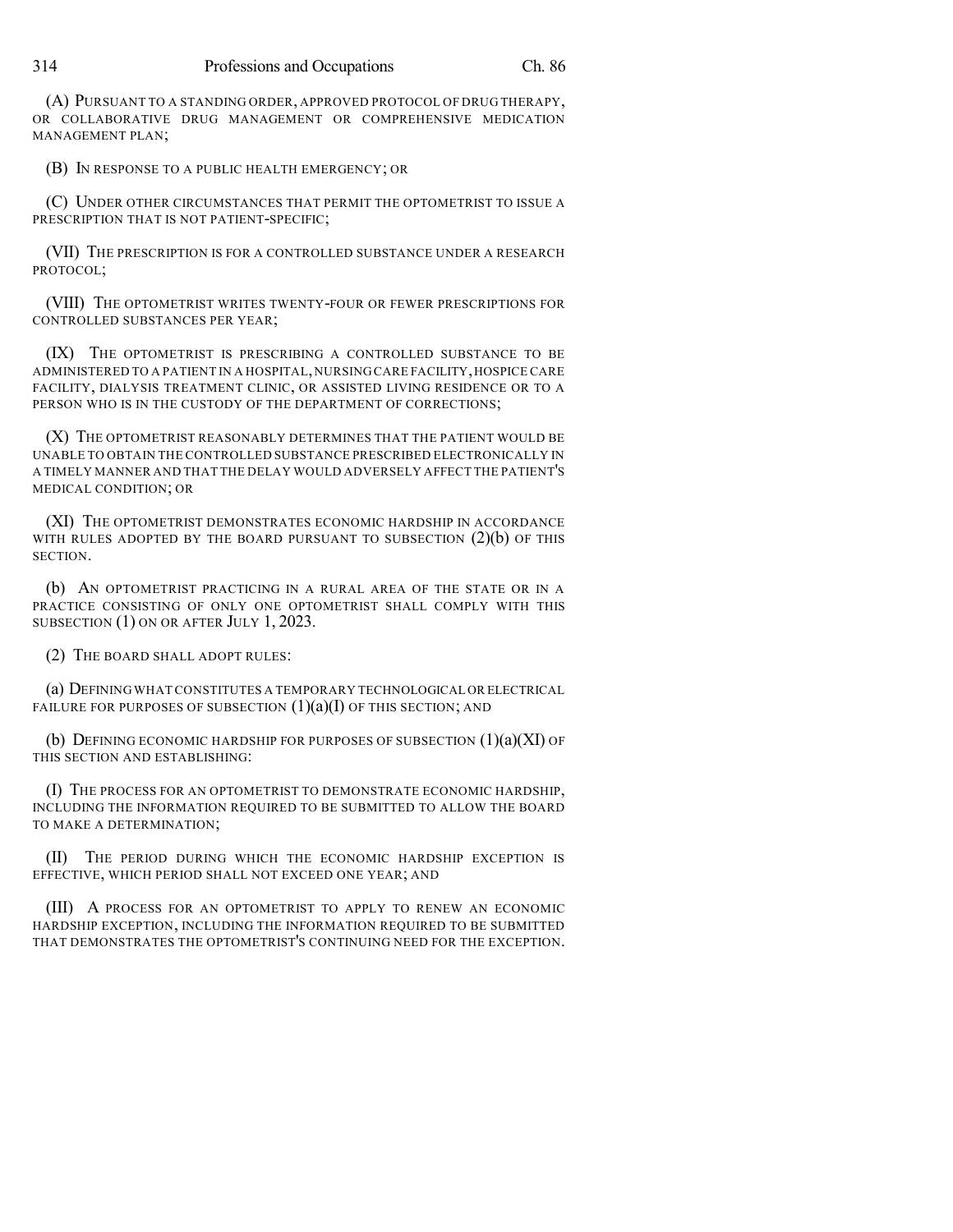(3) (a) THIS SECTION DOES NOT:

(I) CREATE A PRIVATE RIGHT OF ACTION;

(II) SERVE AS THE BASIS OF A CAUSE OF ACTION; OR

(III) ESTABLISH A STANDARD OF CARE.

(b) AVIOLATION OF THIS SECTION DOES NOT CONSTITUTE NEGLIGENCE PER SE OR CONTRIBUTORY NEGLIGENCE PER SE.

(4) AS USED IN THIS SECTION, "RURAL AREA" MEANS A COUNTY LOCATED IN A NONMETROPOLITAN AREA IN THE STATE THAT:

(a) HAS NO MUNICIPALITY WITHIN ITS TERRITORIAL BOUNDARIES WITH FIFTY THOUSAND OR MORE PERMANENT RESIDENTS BASED UPON THE MOST RECENT POPULATION ESTIMATES PUBLISHED BY THE UNITED STATES CENSUS BUREAU; OR

(b) SATISFIES ALTERNATE CRITERIA FOR THE DESIGNATION OF A RURAL AREA AS MAY BE PROMULGATED BY THE FEDERAL OFFICE OF MANAGEMENT AND BUDGET.

**SECTION 14.** In Colorado Revised Statutes, 12-40-113, **amend** (1)(b) as follows:

**12-40-113. License renewal - requirements - fee - failure to pay.** (1) (b) The board shall establish a questionnaire to accompany the renewal form. Said THE BOARD MUST DESIGN THE questionnaire shall be designed to determine if the licensee has acted in violation of or has been disciplined for actions that might be considered as violations of this article ARTICLE 40 or that might make the licensee unfit to practice optometry with reasonable care and safety. THE BOARD SHALL INCLUDE ON THE QUESTIONNAIRE A QUESTION REGARDING WHETHER THE LICENSEE HAS COMPLIED WITH SECTION 12-40-109.9. Failure of the applicant to answer the questionnaire accurately shall be IS considered unprofessional conduct as specified in section 12-40-118.

**SECTION 15.** In Colorado Revised Statutes, 12-42.5-120, **amend** (1) as follows:

**12-42.5-120. Prescription required - exception - dispensing opiate antagonists - definitions.** (1) (a) Except as provided in section  $18-18-414$  C.R.S., and subsections (2) and (3) of this section, an order is required prior to dispensing any prescription drug. Orders shall be readily retrievable within the appropriate statute of limitations.

(b) A PHARMACIST WHO RECEIVES AN ORDER FOR A CONTROLLED SUBSTANCE THAT IS INCLUDED IN SCHEDULE II, III, OR IV FROM A PODIATRIST, DENTIST, PHYSICIAN, PHYSICIAN ASSISTANT, ADVANCED PRACTICE NURSE, OR OPTOMETRIST, WHICH ORDER IS NOT TRANSMITTED ELECTRONICALLY TO THE PHARMACIST, IS NOT REQUIRED TO VERIFY THE APPLICABILITY OF AN EXCEPTION TO ELECTRONIC PRESCRIBING OF CONTROLLED SUBSTANCES UNDER SECTION 12-32-107.7, 12-35-114.5, 12-36-117.9, 12-38-111.7, OR 12-40-109.9 AND MAY DISPENSE THE CONTROLLED SUBSTANCE PURSUANT TO A WRITTEN, ORAL, OR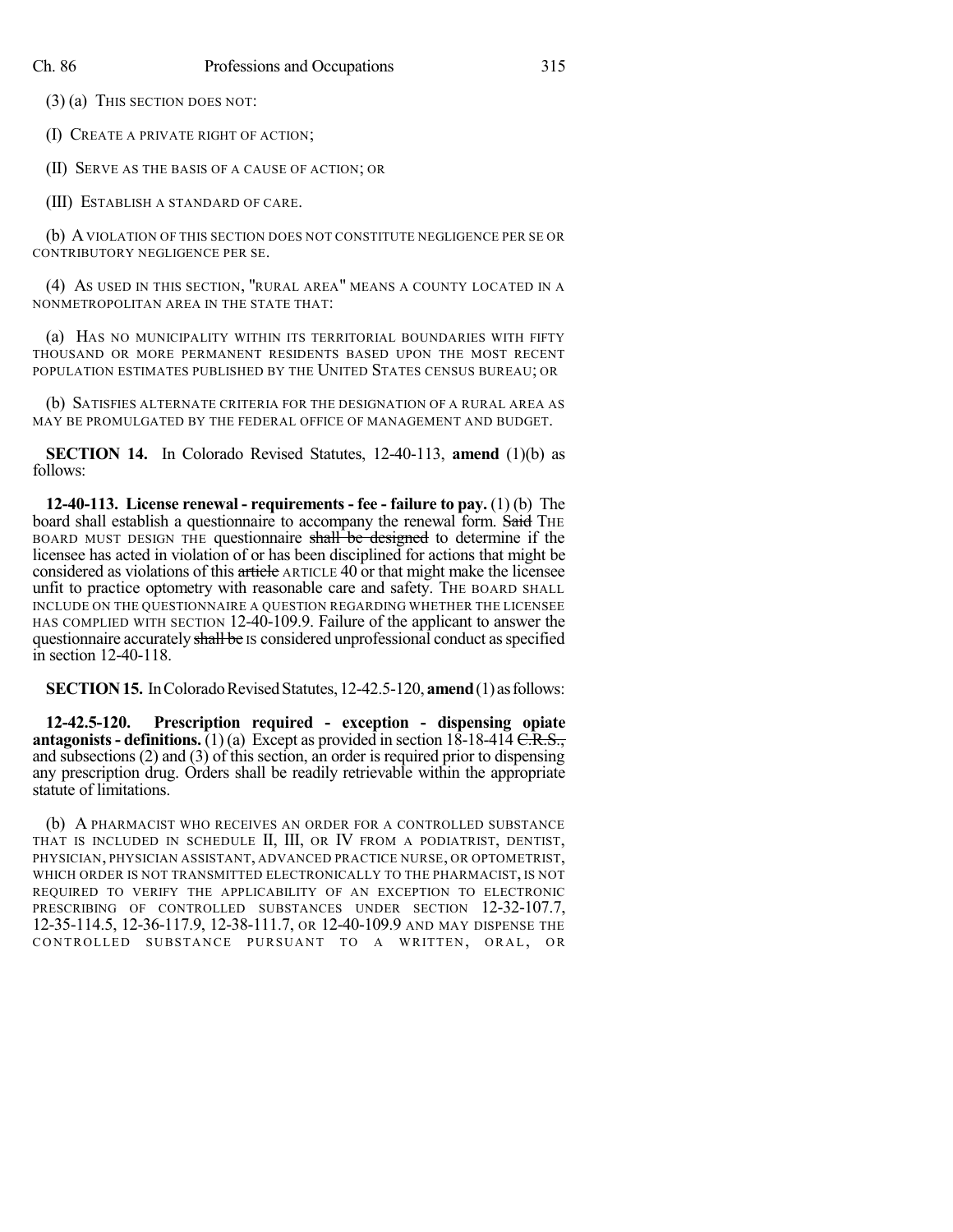FACSIMILE-TRANSMITTED ORDER THAT IS OTHERWISE VALID AND CONSISTENT WITH THE REQUIREMENTS OF CURRENT LAW.

**SECTION 16.** In Colorado Revised Statutes, 12-30-109, **amend as relocated by House Bill 19-1172** (2) as follows:

**12-30-109. Prescribing opioids - limitations - definition - repeal.** (2) An opioid prescriber licensed pursuant to article 220 240, 255, 275, 290, or 315 of this title 12 may prescribe opioids electronically.

**SECTION 17.** In Colorado Revised Statutes, 12-30-109, **amend as relocated by House Bill 19-1172** (2) as follows:

**12-30-109. Prescribing opioids - limitations - definition - repeal.** (2) An opioid prescriber licensed pursuant to article  $220$ ,  $240$ ,  $255$ ,  $275$ ,  $290$ , or 315 of this title 12 may prescribe opioids electronically.

**SECTION 18.** In Colorado Revised Statutes, **add to article 30 of title 12 as relocated by House Bill 19-1172** 12-30-111 as follows:

**12-30-111. Electronic prescribing of controlled substances - exceptions rules - definitions.** (1) (a) EXCEPT AS PROVIDED IN SUBSECTION (1)(b) OF THIS SECTION, ON AND AFTER JULY 1, 2021, A PRESCRIBER SHALL PRESCRIBE A CONTROLLED SUBSTANCE, AS DEFINED IN SECTION  $18-18-102(5)$ , THAT IS INCLUDED IN SCHEDULE II, III, OR IV PURSUANT TO PART 2 OF ARTICLE 18 OF TITLE 18, ONLY BY ELECTRONIC PRESCRIPTION TRANSMITTED TO A PHARMACY UNLESS:

(I) AT THE TIME OF ISSUING THE PRESCRIPTION, ELECTRONIC PRESCRIBING IS NOT AVAILABLE DUE TO TECHNOLOGICAL OR ELECTRICAL FAILURE;

(II) THE PRESCRIPTION IS TO BE DISPENSED AT A PHARMACY THAT IS LOCATED OUTSIDE OF THIS STATE;

(III) THE PRESCRIBER IS DISPENSING THE CONTROLLED SUBSTANCE TO THE PATIENT;

(IV) THE PRESCRIPTION INCLUDES ELEMENTS THAT ARE NOT SUPPORTED BY THE MOST RECENT VERSION OF THE NATIONAL COUNCIL FOR PRESCRIPTION DRUG PROGRAMS SCRIPT STANDARD AND 21 CFR 1311;

(V) THE FEDERAL FOOD AND DRUG ADMINISTRATION OR DRUG ENFORCEMENT ADMINISTRATION REQUIRES THE PRESCRIPTION FOR THE PARTICULAR CONTROLLED SUBSTANCE TO CONTAIN ELEMENTS THAT CANNOT BE SATISFIED WITH ELECTRONIC PRESCRIBING;

(VI) THE PRESCRIPTION IS NOT SPECIFIC TO A PATIENT AND ALLOWS DISPENSING OF THE PRESCRIBED CONTROLLED SUBSTANCE:

(A) PURSUANT TO A STANDING ORDER, APPROVED PROTOCOL OF DRUG THERAPY, OR COLLABORATIVE DRUG MANAGEMENT OR COMPREHENSIVE MEDICATION MANAGEMENT PLAN;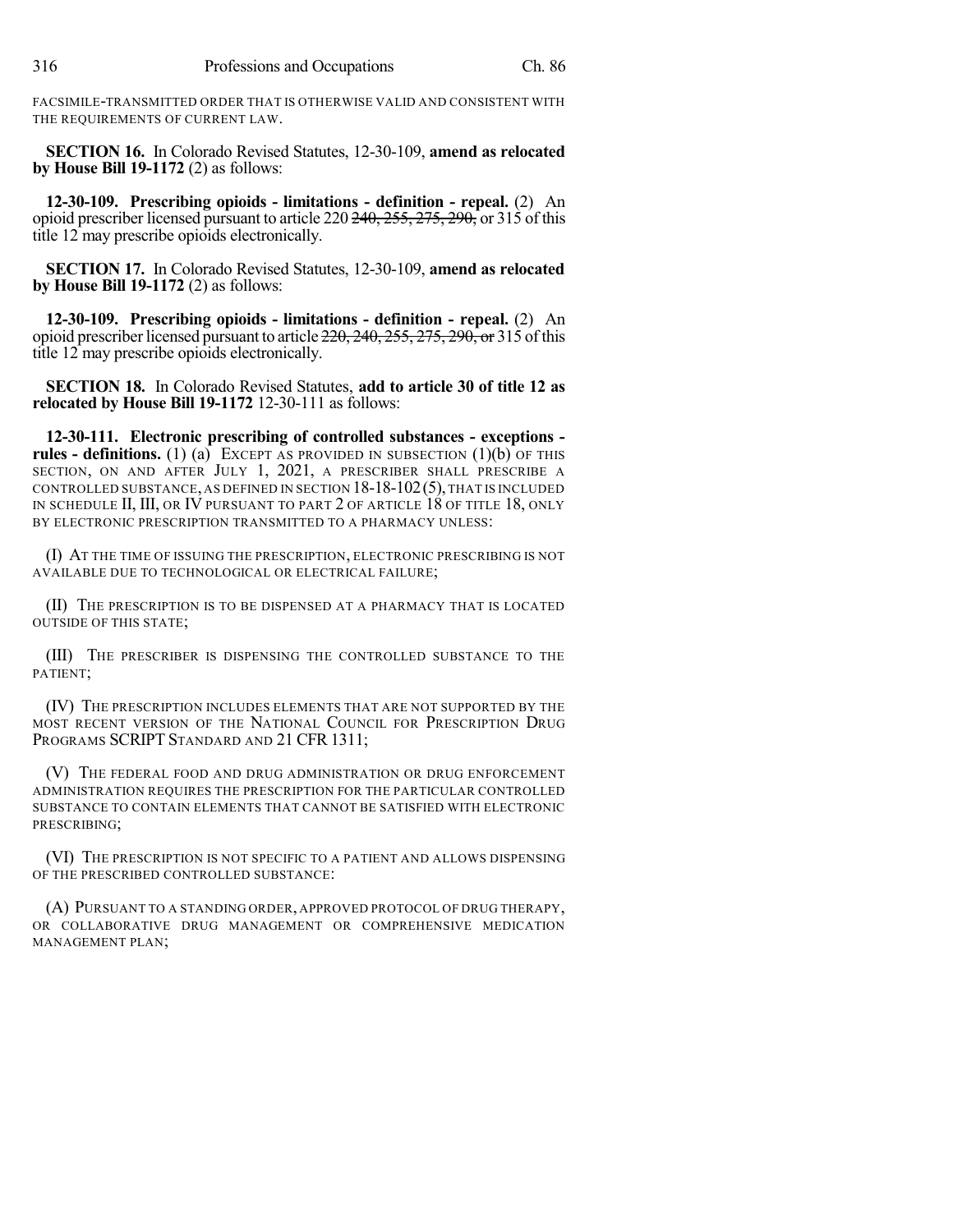(B) IN RESPONSE TO A PUBLIC HEALTH EMERGENCY; OR

(C) UNDER OTHER CIRCUMSTANCES THAT PERMIT THE PRESCRIBER TO ISSUE A PRESCRIPTION THAT IS NOT PATIENT-SPECIFIC;

(VII) THE PRESCRIPTION IS FOR A CONTROLLED SUBSTANCE UNDER A RESEARCH PROTOCOL;

(VIII) THE PRESCRIBER WRITES TWENTY-FOUR OR FEWER PRESCRIPTIONS FOR CONTROLLED SUBSTANCES PER YEAR;

(IX) THE PRESCRIBER IS PRESCRIBING A CONTROLLED SUBSTANCE TO BE ADMINISTERED TO A PATIENT IN A HOSPITAL,NURSING CARE FACILITY,HOSPICE CARE FACILITY, DIALYSIS TREATMENT CLINIC, OR ASSISTED LIVING RESIDENCE OR TO A PERSON WHO IS IN THE CUSTODY OF THE DEPARTMENT OF CORRECTIONS;

(X) THE PRESCRIBER REASONABLY DETERMINES THAT THE PATIENT WOULD BE UNABLE TO OBTAIN CONTROLLED SUBSTANCES PRESCRIBED ELECTRONICALLY IN A TIMELY MANNER AND THAT THE DELAY WOULD ADVERSELY AFFECT THE PATIENT'S MEDICAL CONDITION; OR

(XI) THE PRESCRIBER DEMONSTRATES ECONOMIC HARDSHIP IN ACCORDANCE WITH RULES ADOPTED BY THE REGULATOR PURSUANT TO SUBSECTION  $(2)(b)$  OF THIS SECTION.

(b) APRESCRIBER WHO IS A LICENSED DENTIST OR WHO IS PRACTICING IN A RURAL AREA OF THE STATE OR IN A PRACTICE CONSISTING OF ONLY ONE PRESCRIBER SHALL COMPLY WITH THIS SUBSECTION (1) ON AND AFTER JULY 1, 2023.

(2) THE REGULATOR FOR EACH PRESCRIBER SUBJECT TO THIS SECTION SHALL ADOPT RULES:

(a) DEFININGWHAT CONSTITUTES A TEMPORARY TECHNOLOGICAL OR ELECTRICAL FAILURE FOR PURPOSES OF SUBSECTION  $(1)(a)(I)$  OF THIS SECTION; AND

(b) DEFINING ECONOMIC HARDSHIP FOR PURPOSES OF SUBSECTION  $(1)(a)(XI)$  OF THIS SECTION AND ESTABLISHING:

(I) THE PROCESS FOR A PRESCRIBER TO DEMONSTRATE ECONOMIC HARDSHIP, INCLUDING THE INFORMATION REQUIRED TO BE SUBMITTED TO ALLOW THE REGULATOR TO MAKE A DETERMINATION;

(II) THE PERIOD DURING WHICH THE ECONOMIC HARDSHIP EXCEPTION IS EFFECTIVE, WHICH PERIOD MUST NOT EXCEED ONE YEAR, AND

(III) APROCESS FOR A PRESCRIBER TO APPLY TO RENEW AN ECONOMIC HARDSHIP EXCEPTION, INCLUDING THE INFORMATION REQUIRED TO BE SUBMITTED THAT DEMONSTRATES THE PRESCRIBER'S CONTINUING NEED FOR THE EXCEPTION.

(3) (a) THIS SECTION DOES NOT: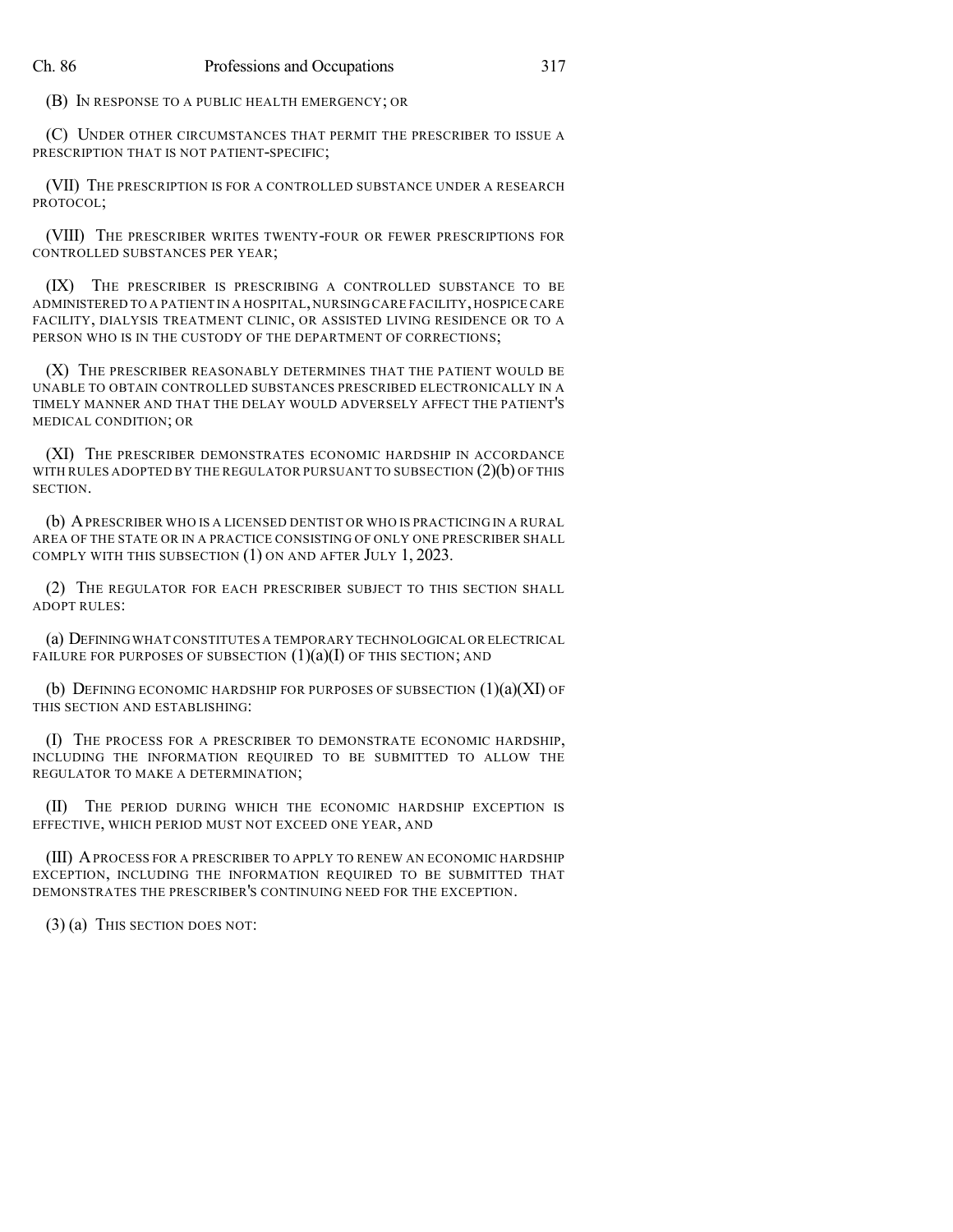(I) CREATE A PRIVATE RIGHT OF ACTION;

(II) SERVE AS THE BASIS OF A CAUSE OF ACTION; OR

(III) ESTABLISH A STANDARD OF CARE.

(b) AVIOLATION OF THIS SECTION DOES NOT CONSTITUTE NEGLIGENCE PER SE OR CONTRIBUTORY NEGLIGENCE PER SE.

(4) AS USED IN THIS SECTION:

(a) "PRESCRIBER" MEANS:

(I) A DENTIST LICENSED PURSUANT TO ARTICLE 220 OF THIS TITLE 12;

(II) APHYSICIAN OR PHYSICIAN ASSISTANT LICENSED PURSUANT TO ARTICLE 240 OF THIS TITLE 12;

(III) AN ADVANCED PRACTICE NURSE WITH PRESCRIPTIVE AUTHORITY PURSUANT TO SECTION 12-255-112;

(IV) AN OPTOMETRIST LICENSED PURSUANT TO ARTICLE 275 OF THIS TITLE 12; OR

(V) A PODIATRIST LICENSED PURSUANT TO ARTICLE 290 OF THIS TITLE 12.

(b) "RURAL AREA" MEANS A COUNTY LOCATED IN A NONMETROPOLITAN AREA IN THE STATE THAT EITHER:

(I) HAS NO MUNICIPALITY WITHIN ITS TERRITORIAL BOUNDARIES WITH FIFTY THOUSAND OR MORE PERMANENT RESIDENTS BASED UPON THE MOST RECENT POPULATION ESTIMATES PUBLISHED BY THE UNITED STATES CENSUS BUREAU; OR

(II) SATISFIES ALTERNATE CRITERIA FOR THE DESIGNATION OF A RURAL AREA AS MAY BE PROMULGATED BY THE FEDERAL OFFICE OF MANAGEMENT AND BUDGET.

**SECTION 19.** In Colorado Revised Statutes, **amend as relocated by House Bill 19-1172** 12-220-119 as follows:

**12-220-119. Renewal of dental and dental hygienist licenses - fees questionnaire.** (1) Licenses issued pursuant to this article 220 are subject to the renewal, expiration, reinstatement, and delinquency fee provisions specified in section 12-20-202 (1) and (2). Any person whose license expires is subject to the penalties provided in this article 220 or section 12-20-202 (1).

(2) ON AND AFTER JULY 1, 2023, THE BOARD SHALL REQUIRE A DENTIST WHO APPLIES FOR LICENSE RENEWAL TO COMPLETE A QUESTIONNAIRE THAT REQUIRES THE DENTIST TO INDICATE WHETHER THE DENTIST HAS COMPLIED WITH SECTION 12-30-111. THE FAILURE OF AN APPLICANT TO ANSWER THE QUESTIONNAIRE ACCURATELY CONSTITUTES GROUNDS FOR DISCIPLINE PURSUANT TO SECTION 12-220-130.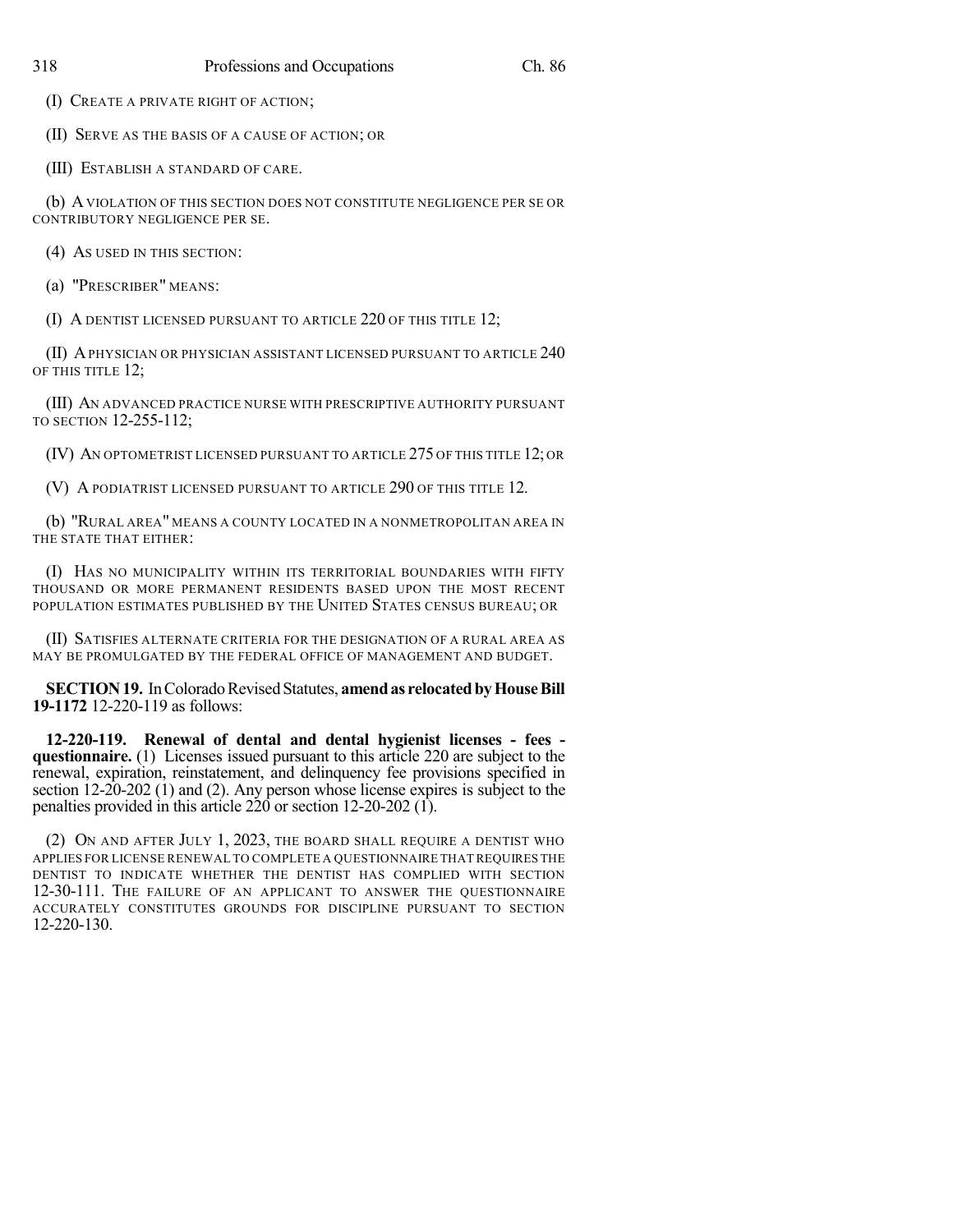**SECTION 20.** In Colorado Revised Statutes, 12-220-130, **amend as relocated by House Bill 19-1172** (1)(nn) and (1)(oo); and **add** (1)(pp) as follows:

**12-220-130. Grounds for disciplinary action - definition.** (1) The board may take disciplinary action against an applicant orlicensee in accordance with sections 12-20-404 and 12-220-131 for any of the following causes:

(nn) Failing to comply with section 12-220-128 regarding the placement of interim therapeutic restorations; or

(oo) Failing to comply with section 12-220-129 regarding the application of silver diamine fluoride; OR

(pp) FAILING TO ACCURATELY COMPLETE AND SUBMIT THE QUESTIONNAIRE REQUIRED BY SECTION 12-220-119 (2).

**SECTION 21.** In Colorado Revised Statutes, 12-240-130, **amend as relocated by House Bill 19-1172** (2) as follows:

**12-240-130. Procedure - registration - fees.** (2) The board shall design a questionnaire to accompany the renewal form for the purpose of determining whether a licensee has acted in violation of this article 240 or been disciplined for any action that might be considered a violation of this article 240 or might make the licensee unfit to practice medicine with reasonable care and safety. THE BOARD SHALL INCLUDE ON THE QUESTIONNAIRE A QUESTION REGARDING WHETHER THE LICENSEE HAS COMPLIED WITH SECTION 12-30-111. If an applicant fails to answer the questionnaire accurately, the failure shall constitute CONSTITUTES unprofessional conduct under section  $12-240-121$  (1)(t).

**SECTION 22.** In Colorado Revised Statutes, 12-255-110, **amend as relocated by House Bill 19-1172** (3) as follows:

**12-255-110. Requirements for professional nurse licensure.** (3) The board shall design a questionnaire to be sent to all licensees who apply for license renewal. Each applicant for license renewal shall complete the board-designed questionnaire. The purpose of the questionnaire is to determine whether a licensee has acted in violation of this article 255 or been disciplined for any action that might be considered a violation of this article 255 or might make the licensee unfit to practice nursing with reasonable care and safety. THE BOARD SHALL INCLUDE ON THE QUESTIONNAIRE A QUESTION REGARDING WHETHER THE LICENSEE HAS COMPLIED WITH SECTION 12-30-111. If an applicant fails to answer the questionnaire accurately, the failure shall constitute CONSTITUTES grounds for discipline under section  $12-255-120$  (1)(v). The board may include the cost of developing and reviewing the questionnaire in the fee paid under subsection (1)(d) of this section. The board may refuse an application for license renewal that does not accompany an accurately completed questionnaire.

**SECTION 23.** In Colorado Revised Statutes, 12-275-115, **amend as relocated by House Bill 19-1172** (2) as follows:

**12-275-115. License renewal- questionnaire - continuing education.**(2) The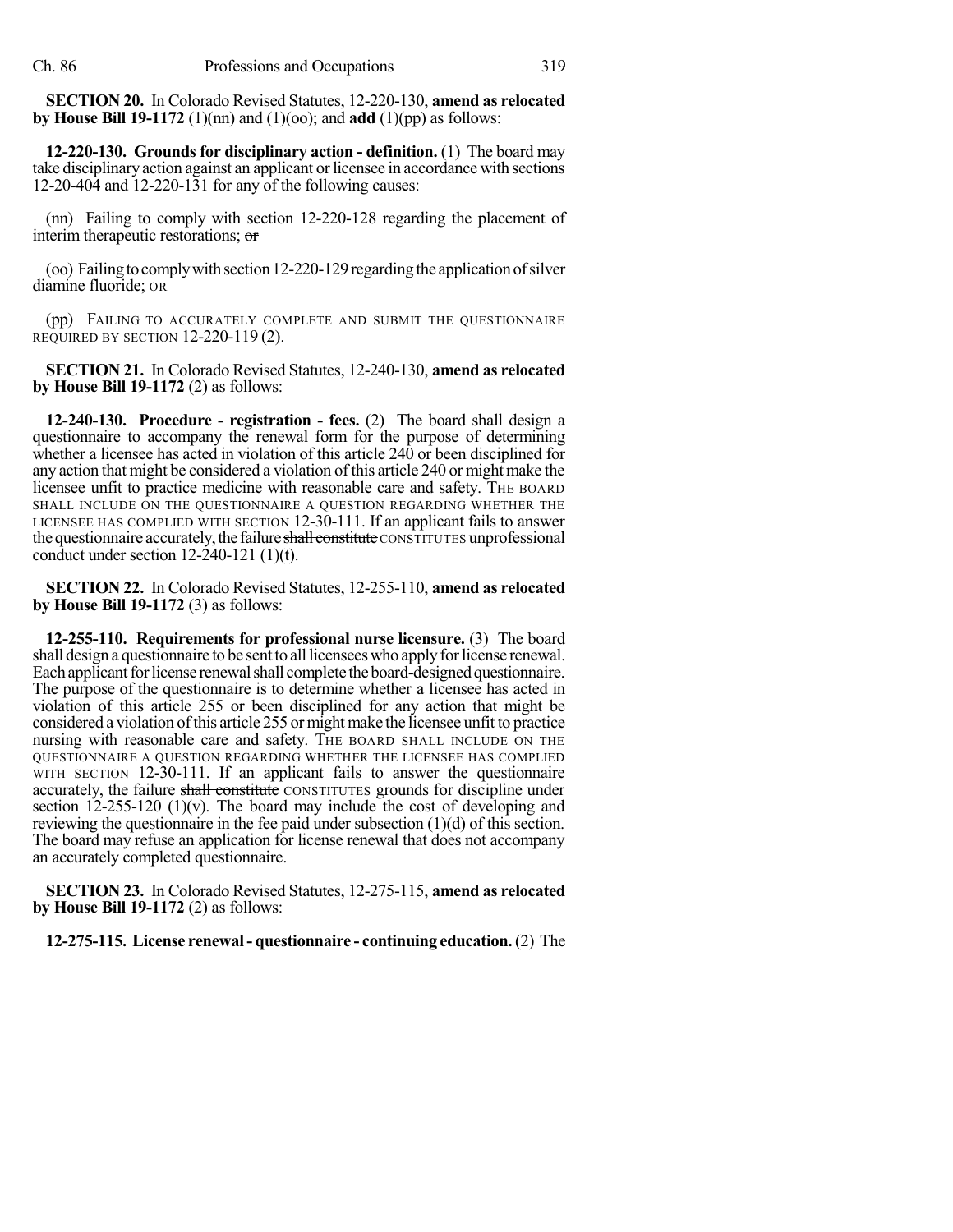board shall establish a questionnaire to accompany the renewal form. The BOARD SHALL DESIGN THE questionnaire shall be designed to determine if the licensee has acted in violation of or has been disciplined for actionsthat might be considered as violations of this article 275 or that might make the licensee unfit to practice optometry with reasonable care and safety. THE BOARD SHALL INCLUDE ON THE QUESTIONNAIRE A QUESTION REGARDING WHETHER THE LICENSEE HAS COMPLIED WITH SECTION 12-30-111. Failure of the applicant to answer the questionnaire accurately shall be considered CONSTITUTES unprofessional conduct as specified in section 12-275-120.

**SECTION 24.** In Colorado Revised Statutes, 12-280-123, **amend as relocated by House Bill 19-1172** (1) as follows:

**12-280-123. Prescription required - exception - dispensing opiate antagonists.** (1) (a) Except as provided in section 18-18-414 and subsections (2) and  $(3)$  of this section, an order is required prior to dispensing any prescription drug. Orders shall be readily retrievable within the appropriate statute of limitations.

(b) A PHARMACIST WHO RECEIVES AN ORDER FOR A CONTROLLED SUBSTANCE THAT IS INCLUDED IN SCHEDULE II, III, OR IV FROM A PODIATRIST, DENTIST, PHYSICIAN, PHYSICIAN ASSISTANT, ADVANCED PRACTICE NURSE, OR OPTOMETRIST, WHICH ORDER IS NOT TRANSMITTED ELECTRONICALLY TO THE PHARMACIST, IS NOT REQUIRED TO VERIFY THE APPLICABILITY OF AN EXCEPTION TO ELECTRONIC PRESCRIBING OF CONTROLLED SUBSTANCES UNDER SECTION 12-30-111 AND MAY DISPENSE THE CONTROLLED SUBSTANCE PURSUANT TO A WRITTEN, ORAL, OR FACSIMILE-TRANSMITTED ORDER THAT IS OTHERWISE VALID AND CONSISTENT WITH THE REQUIREMENTS OF CURRENT LAW.

**SECTION 25.** In Colorado Revised Statutes, 12-290-119, **amend as relocated by House Bill 19-1172** (2) as follows:

**12-290-119. Renewal of license - continuing education - professional development program - rules - renewal questionnaire.** (2) The board shall establish a questionnaire to accompany the renewal form. The BOARD SHALL DESIGN THE questionnaire shall be designed to determine if the licensee has acted in violation of, or has been disciplined for actionsthatmight be construed as violations of, this article 290 or that may make the licensee unfit to practice podiatry with reasonable care and safety. THE BOARD SHALL INCLUDE ON THE QUESTIONNAIRE A QUESTION REGARDING WHETHER THE LICENSEE HAS COMPLIED WITH SECTION 12-30-111. The failure of an applicant to answer the questionnaire accurately shall constitute CONSTITUTES unprofessional conduct pursuant to section 12-290-108.

**SECTION 26.** Act subject to petition - effective date. (1) Except as otherwise provided in subsection (2) of this section, this act takes effect at 12:01 a.m. on the day following the expiration of the ninety-day period after final adjournment of the general assembly (August 2, 2019, if adjournment sine die is on May 3, 2019); except that, if a referendum petition isfiled pursuant to section 1 (3) of article V of the state constitution against this act or an item, section, or part of this act within such period, then the act, item, section, or part will not take effect unless approved by the people at the general election to be held in November 2020 and, in such case, will take effect on the date of the official declaration of the vote thereon by the